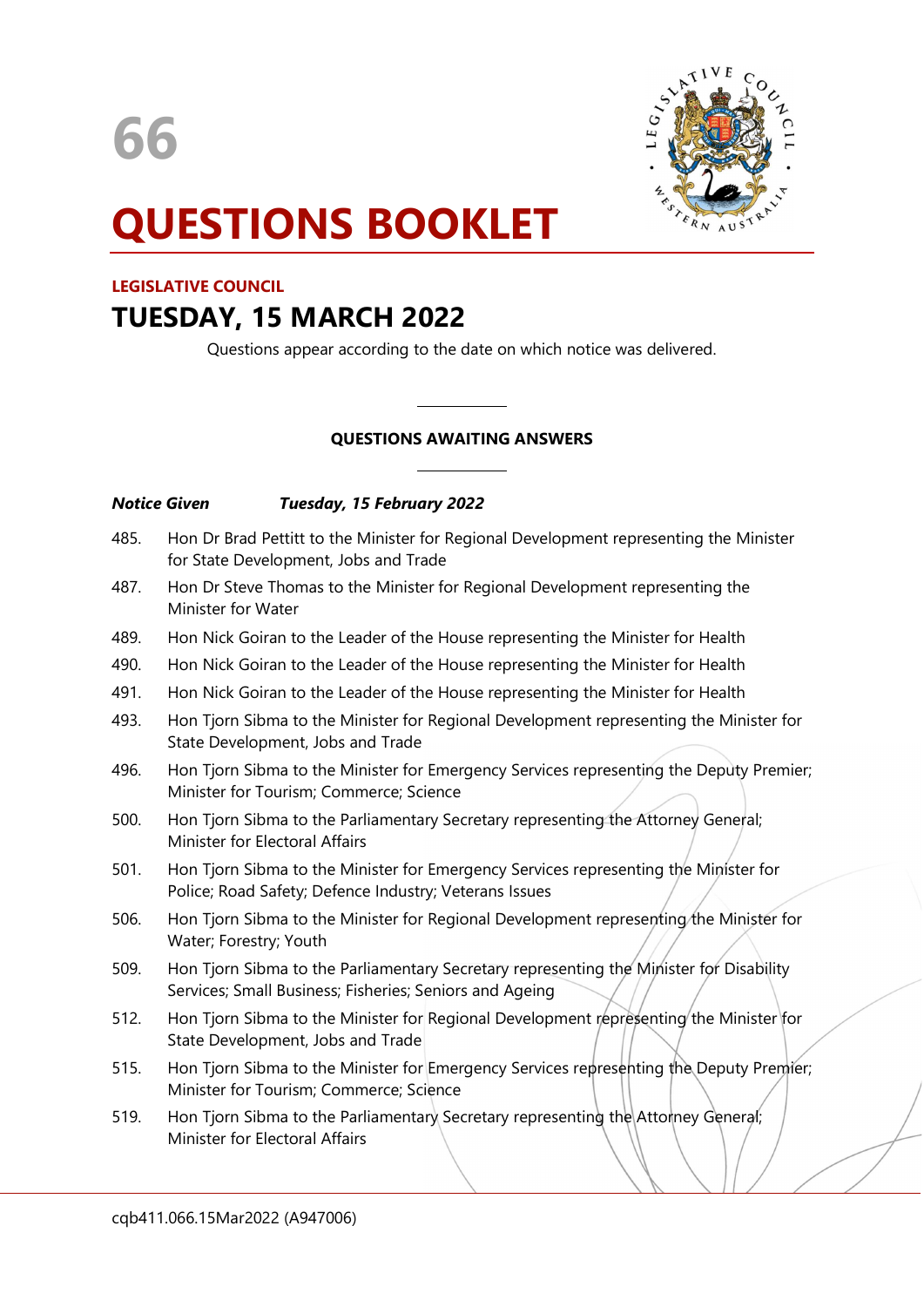#### Questions Awaiting Answers

- 525. Hon Tjorn Sibma to the Minister for Regional Development representing the Minister for Water; Forestry; Youth
- 528. Hon Tjorn Sibma to the Parliamentary Secretary representing the Minister for Disability Services; Small Business; Fisheries; Seniors and Ageing

#### Notice Given Wednesday, 16 February 2022

- 532. Hon Donna Faragher to the Leader of the House representing the Minister for Community Services
- 534. Hon Donna Faragher to the Minister for Education and Training

#### Notice Given Thursday, 17 February 2022

- 536. Hon Wilson Tucker to the Leader of the House representing the Premier
- 537. Hon Wilson Tucker to the Leader of the House representing the Premier
- 538. Hon Donna Faragher to the Minister for Education and Training
- 539. Hon Dr Steve Thomas to the Minister for Regional Development representing the Minister for Forestry
- 540. Hon Dr Steve Thomas to the Minister for Regional Development representing the Minister for Forestry
- 541. Hon Donna Faragher to the Leader of the House representing the Minister for Health
- 542. Hon Donna Faragher to the Leader of the House representing the Minister for Health
- 543. Hon Donna Faragher to the Leader of the House representing the Minister for Health
- 544. Hon Donna Faragher to the Leader of the House representing the Minister for Health

#### Notice Given Tuesday, 22 February 2022

- 545. Hon Wilson Tucker to the Leader of the House representing the Premier
- 546. Hon Wilson Tucker to the Leader of the House representing the Premier
- 547. Hon Wilson Tucker to the Leader of the House representing the Premier
- 548. Hon Dr Brad Pettitt to the Minister for Regional Development representing the Minister for Forestry
- 549. Hon Dr Brad Pettitt to the Minister for Emergency Services representing the Minister for Environment
- 550. Hon Martin Aldridge to the Leader of the House representing the Premier
- 551. Hon Martin Aldridge to the Leader of the House representing the Minister for Health
- 552. Hon Dr Steve Thomas to the Leader of the House representing the Minister for Planning
- 553. Hon Martin Aldridge to the Leader of the House representing the Minister for Health
- 554. Hon Martin Aldridge to the Leader of the House representing the Minister for Health
- 555. Hon Martin Aldridge to the Leader of the House representing the Minister for Health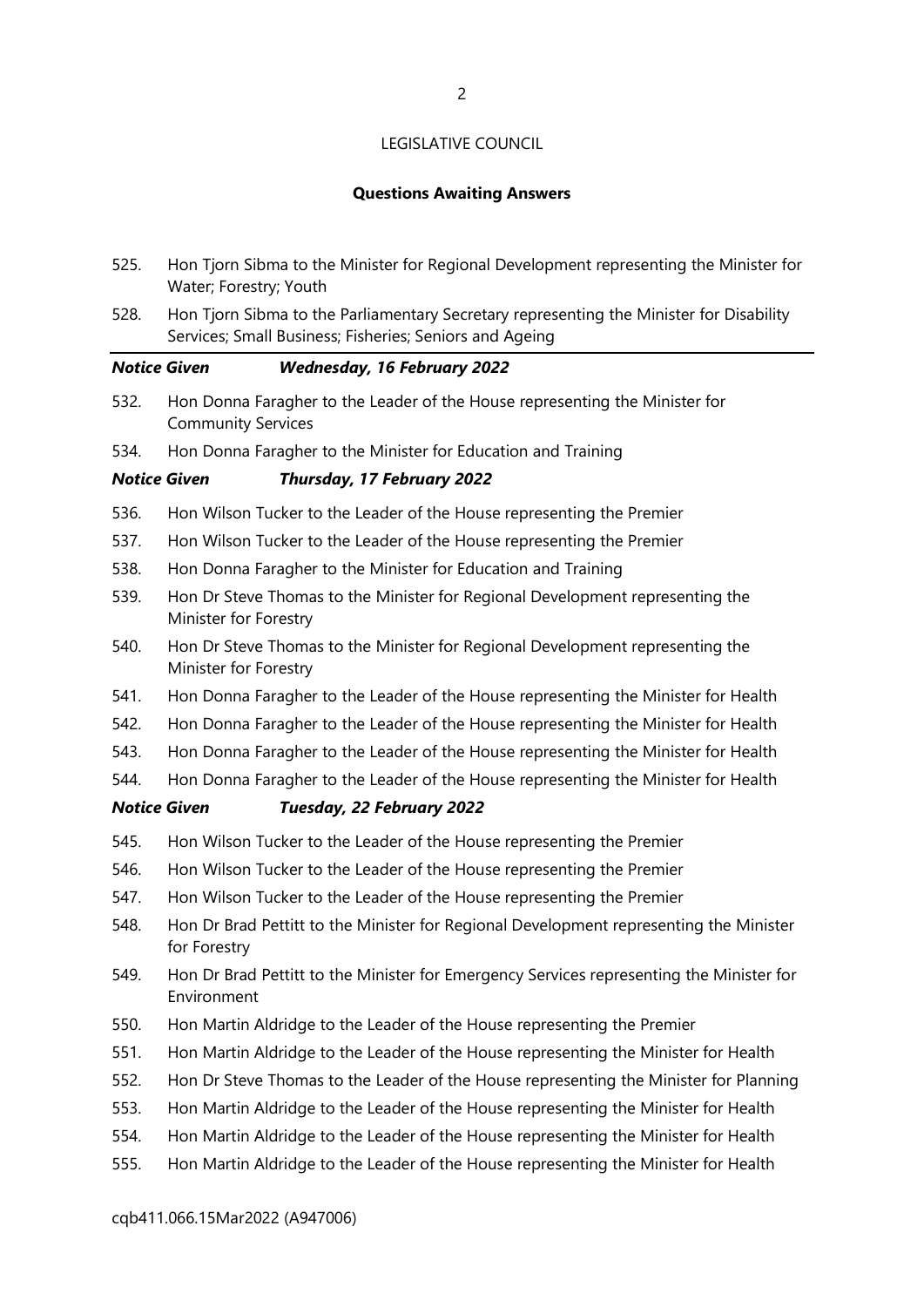#### Questions Awaiting Answers

#### Notice Given Wednesday, 23 February 2022

- 556. Hon Donna Faragher to the Minister for Education and Training
- 557. Hon Donna Faragher to the Minister for Education and Training
- 558. Hon Donna Faragher to the Minister for Education and Training
- 559. Hon Donna Faragher to the Leader of the House representing the Minister for Health
- 560. Hon Donna Faragher to the Leader of the House representing the Minister for Community Services
- 561. Hon Donna Faragher to the Minister for Education and Training
- 562. Hon Donna Faragher to the Leader of the House representing the Minister for Community Services
- 563. Hon Tjorn Sibma to the Minister for Emergency Services representing the Minister for Climate Action
- 564. Hon Wilson Tucker to the Leader of the House representing the Premier
- 565. Hon Wilson Tucker to the Leader of the House representing the Minister for Health
- 566. Hon Dr Brad Pettitt to the Minister for Emergency Services representing the Minister for Environment
- 567. Hon Martin Aldridge to the Leader of the House representing the Minister for Health

#### Notice Given Thursday, 24 February 2022

568. Hon Martin Aldridge to the Minister for Regional Development representing the Minister for Energy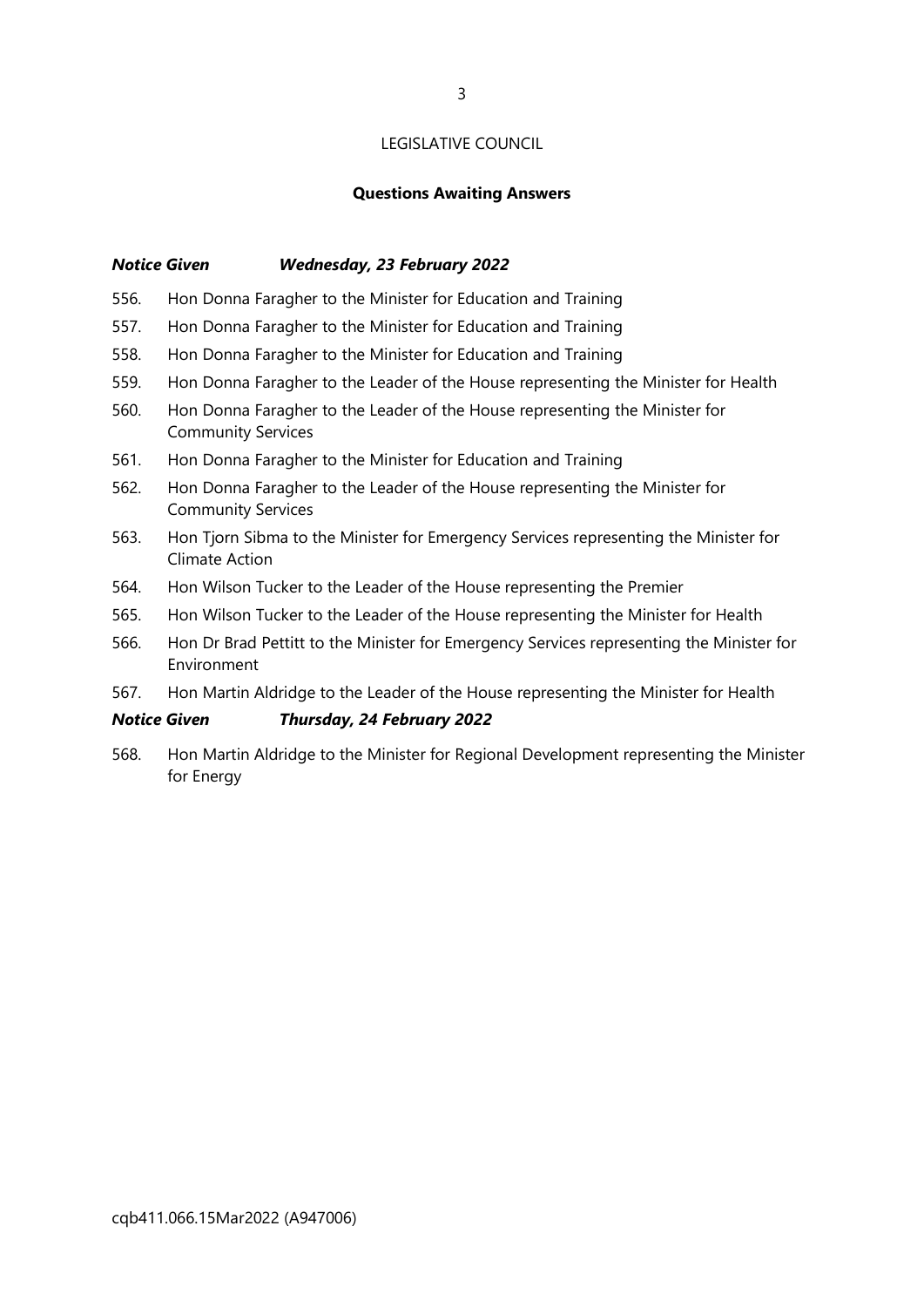4

#### LEGISLATIVE COUNCIL

#### QUESTIONS ASKED TODAY

 $\overline{a}$ 

 $\overline{a}$ 

Notice Given Tuesday, 15 March 2022

#### 569. Hon Dr Brad Pettitt to the Minister for Emergency Services representing the Minister for Police:

I refer to the Minister's answer on 15 February 2022 to question on notice 458 regarding the Astute class nuclear submarine that visited HMAS Stirling Naval Base on Garden Island in October 2021. I ask the Minister:

- (a) which agencies were involved in the 'visiting nuclear warships' training exercise conducted on 21 February 2019;
- (b) in the event of a nuclear accident or a similar emergency affecting Western Australia:
	- (i) what health measures are currently in place;
	- (ii) how many iodine tablets are currently stored appropriately in Western Australia;
	- (iii) who is responsible for managing the inventory of iodine tablets<br>;
	- (iv) who is responsible for administering iodine tablets to the public;
	- (v) how would the iodine tablets be administered;
	- (vi) which agencies are responsible for responding to and managing possible health outcomes;
	- (vii) have the staff of those agencies received training in responding to and managing possible health outcomes;
	- (viii) have the staff of those agencies received relevant scenario-based training in emergency evacuations;
	- (ix) what evacuation procedures are currently in place; and
	- (x) how would an evacuation be carried out;
- (c) in relation to the training conducted on 21 February 2019:
	- (i) how much did the training cost; and
	- (ii) who paid for the training;
- (d) what was the total cost of hosting the Astute class submarine at HMAS Stirling;
- (e) who paid for the Astute class submarine to be hosted at HMAS Stirling;
- (f) did the Government of the United Kingdom pay any fees or charges for visiting the HMAS Stirling base;
- (g) if yes to  $(f)$ :
	- (i) what amounts were paid;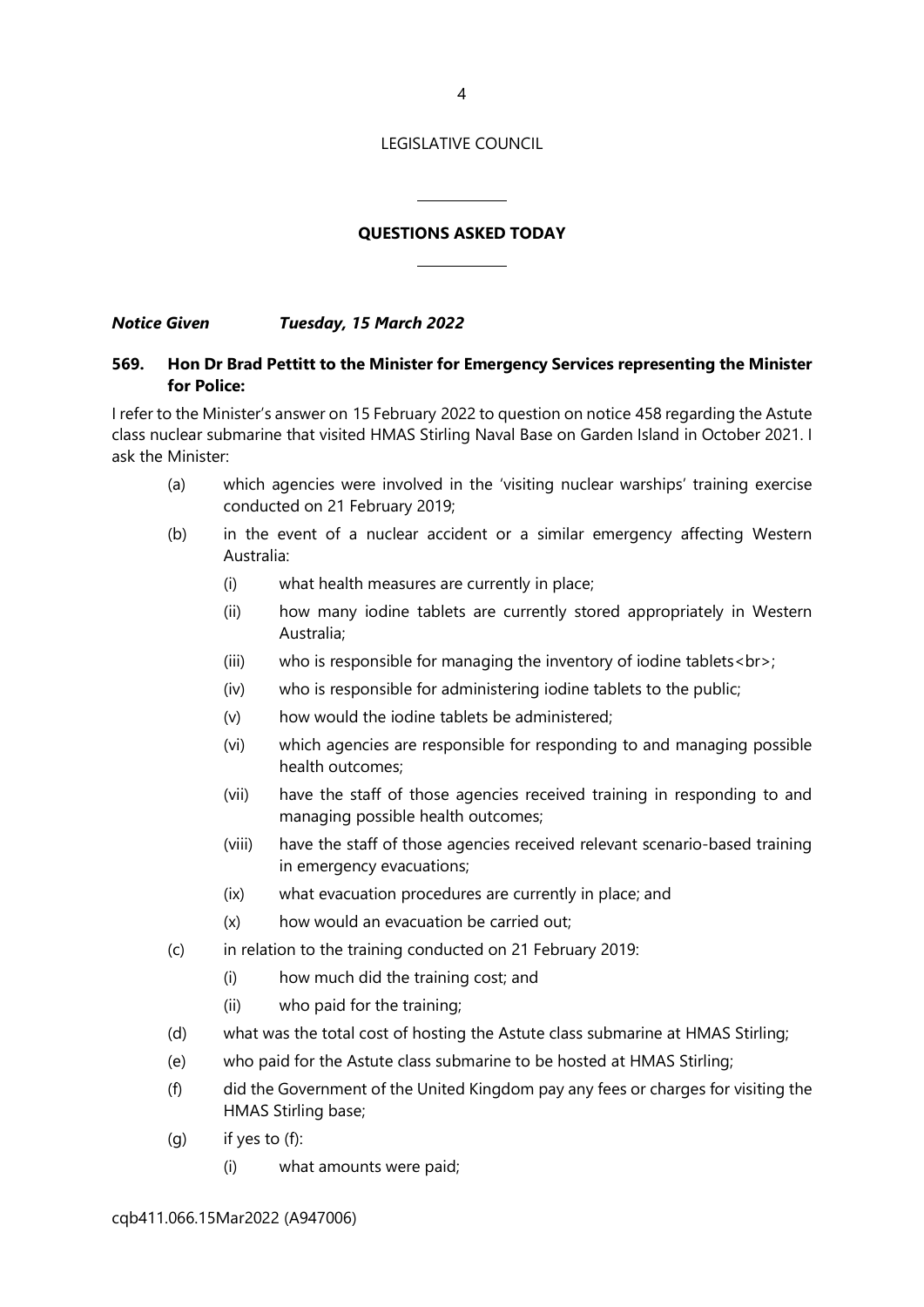#### Questions Asked Today

#### Notice Given Tuesday, 15 March 2022

- (ii) what where the amounts for; and
- (iii) who were the amounts paid to;
- (h) in regard to 3.3.3 of State Hazard Plan HAZMAT, Annex A Radiation Escape from a Nuclear Powered Warship (NPW) and the Minister's answer to question on notice 458 stating that nuclear submarine or warships would be towed and anchored three nautical miles away from the baseline:
	- (i) what is meant by the term 'baseline';
	- (ii) where is the 'baseline';
	- (iii) what agency would carry out the operation to tow the submarine or warship;
	- (iv) what would the estimated costs of such an operation be;
	- (v) who would pay for the costs of such an operation;
	- (vi) what would happen once the submarine or warship is towed and anchored;
	- (vii) could a nuclear submarine or warship that is emitting radiation and in meltdown or another unstable state be potentially left permanently anchored off the shore of Western Australia;
	- (viii) if yes to (vii):
		- (A) what is the rationale; and
		- (B) what would the potential long term impact and risk and cost be to the environment, public health and industry that operate in the coastal area of Western Australia;
	- (ix) what is the threshold or trigger point at which the Government would remove the nuclear fuel and radioactive fallout; and
	- (x) would the Government commit to completely removing the nuclear fuel and radioactive fallout;
- (i) has there been any assessment or scenario planning in relation to the long term environmental, health and economic costs of a nuclear disaster by a visiting nuclear-powered warship or submarine;
- (j) if yes to (i), will the Minister table the assessment and scenario planning;
- (k) if no to (j), will the Minister describe what scenarios have been considered, if any, and what the remedies would be;
- (l) in relation to the radiation monitoring conducted during the Astute class submarine visit:
	- (i) who conducted the monitoring;
	- (ii) who paid for the monitoring;
	- (iii) what types of radiation were monitored;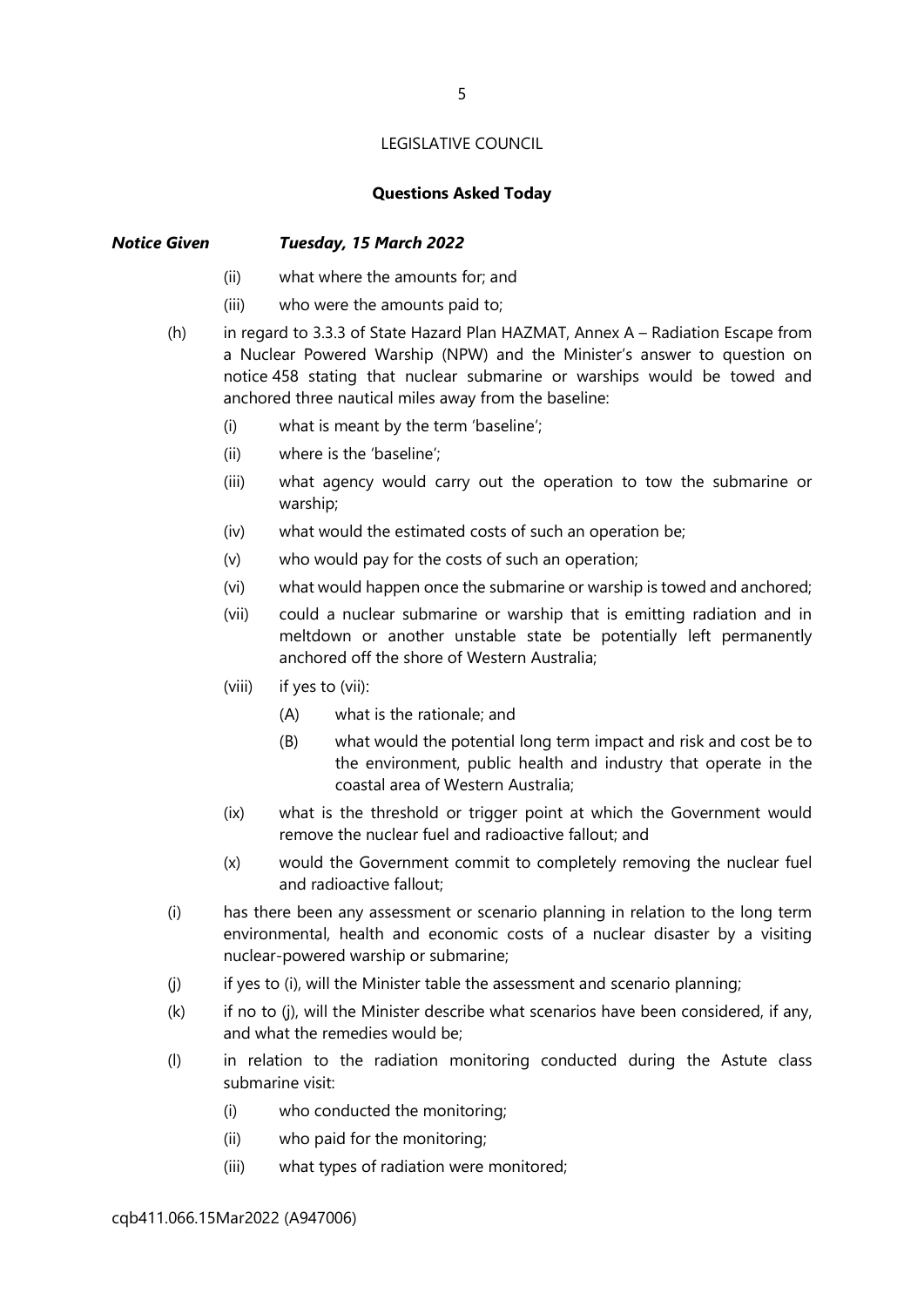#### Questions Asked Today

#### Notice Given Tuesday, 15 March 2022

- (iv) was there a threshold for levels of radiation which if met or exceeded, would trigger an action or response; and
- (v) if yes to (iv), what actions or responses would be triggered < br>>br>; and
- (m) in relation to the meeting of the Nuclear-Powered Warship Visiting Ships Coordinating Committee held before the Astute class submarine visit:
	- (i) what evidence were committee members asked to provide to demonstrate their preparedness ahead of the visit; and
	- (ii) who attended that meeting?

#### 570. Hon Tjorn Sibma to the Minister for Emergency Services:

For the period 1 March 2020, until the present time, will the Minister please provide:

- (a) the number of occasions the Minister responsible for Emergency Services received written advice recommending the declaration of a 'state of emergency' enabled under Section 56 of the Emergency Management Act 2005; and
- (b) copies of that written advice?

#### 571. Hon Tjorn Sibma to the Minister for Emergency Services:

Since the passage of the Emergency Management Act 2005, until 15 March 2020, can the Minister please advise in tabular form:

- (a) the number of occasions a State of Emergency has been declared in Western Australia:
	- (i) the reason for that declaration;
	- (ii) if that declaration applied across the entire State or was limited to a specific region or regions; and
	- (iii) the period of time that declaration was in effect?

#### 572. Hon Tjorn Sibma to the Leader of the House representing the Minister for Health:

Since the passage of the Public Health Act 2016, until 17 March 2020, can the Minister please advise in tabular form:

- (a) the number of occasions a Public Health State of Emergency has been declared in Western Australia:
	- (i) the reason for that declaration;
	- (ii) if that declaration applied across the entire State or was limited to a specific region or regions; and
	- (iii) the period of time that declaration was in effect?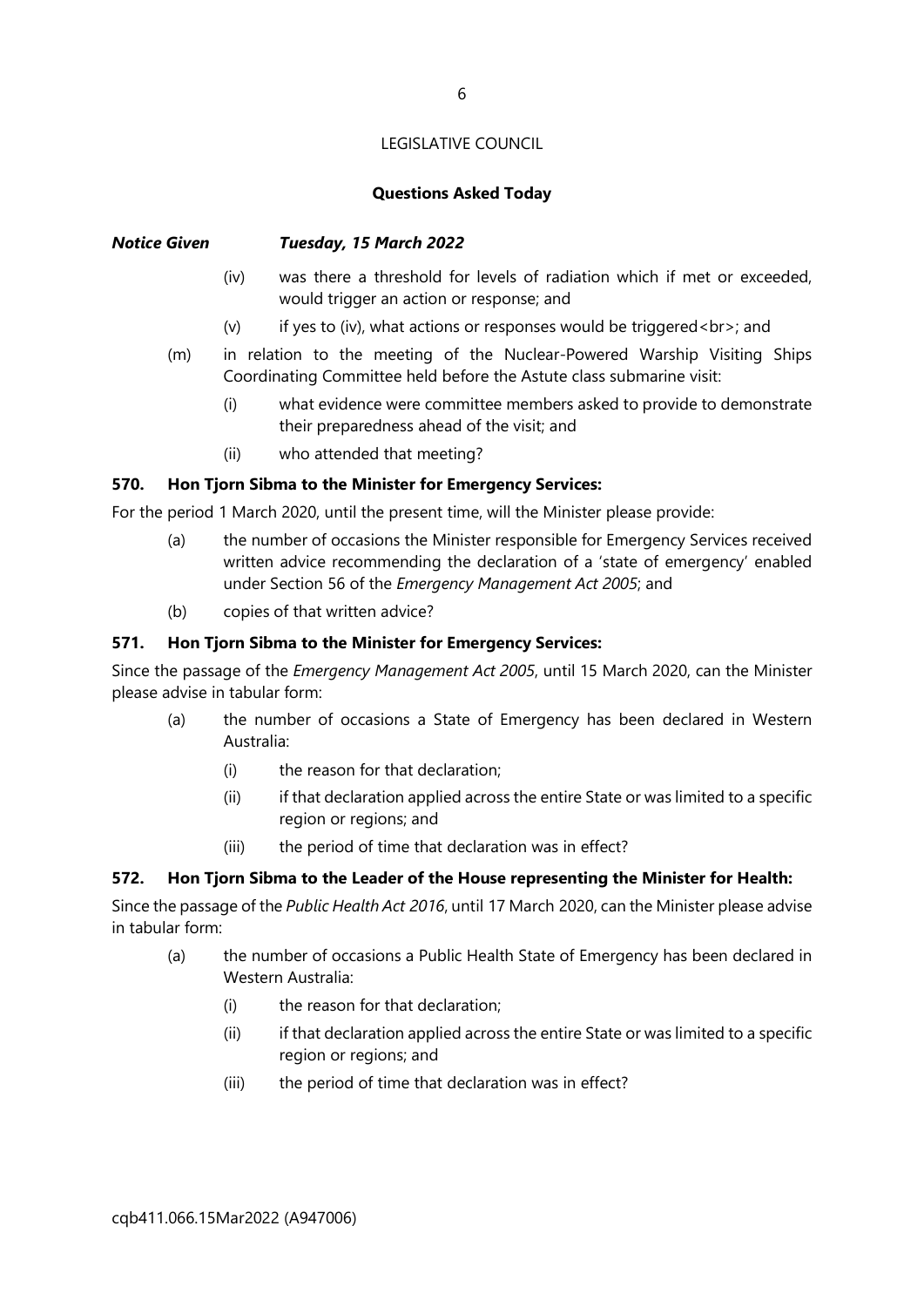#### Questions Asked Today

#### Notice Given Tuesday, 15 March 2022

#### 573. Hon Dr Steve Thomas to the Leader of the House representing the Minister for Health:

I refer to medical exemptions for the COVID mandated requirement to wear masks in various settings inside businesses that are open to the public, and I ask:

- (a) are businesses required to accept medical exemption certificates for make wearing and allow in patrons that hold them without masks;
- (b) if a person with a medical exemption certificate is refused entry, what rights of appeal or support are available to them; and
- (c) how should a person with a medical exemption certificate address the situation and the manager of the business?

#### 574. Hon Dr Brad Pettitt to the Minister for Emergency Services representing the Minister for Aboriginal Affairs:

I refer to the section 18 application made by Perdaman Chemicals Pty Ltd to disturb sites in the development envelope of its proposed Urea plant, adjacent to the Murujuga National Heritage Listed Area and within the potential boundary of the UNESCO Tentative World Heritage List listed Murujuga Cultural Landscape site. According to advice received from the Director of Aboriginal Heritage Operations of the Department of Planning, Lands and Heritage, this section 18 application was considered by the Aboriginal Cultural Materials Committee (ACMC) in April 2021 and approved by the Minister on 27 January 2021, and is thus relevant to the passing of the Aboriginal Cultural Heritage Act 2021 and the findings of the Federal Jukkan Gorge Inquiry. I ask the Minister:

- (a) can the Minister confirm that the ACMC assessed the Perdaman section 18 application in April 2021;
- (b) will the Minister state what the ACMC's recommendation to the Minister was in relation to the Perdaman application;
- $(c)$  if no to  $(b)$ , why not;
- (d) if yes to (b), will the Minister table that advice;
- (e) if no to (d), why not;
- (f) can the Minister confirm whether they provided ministerial approval for the Perdaman section 18 application on 27 January 2022;
- (g) will the Minister table a copy of the ministerial approval and conditions;
- (h) if no to (g), why not;
- (i) in making their decision, did the Minister consider the impact of increased industrial emissions on the surrounding rock art and take into account the precautionary principle;
- $(i)$  if no to  $(i)$ , why not;
- $(k)$  if yes to  $(i)$ , in what way was this impact considered;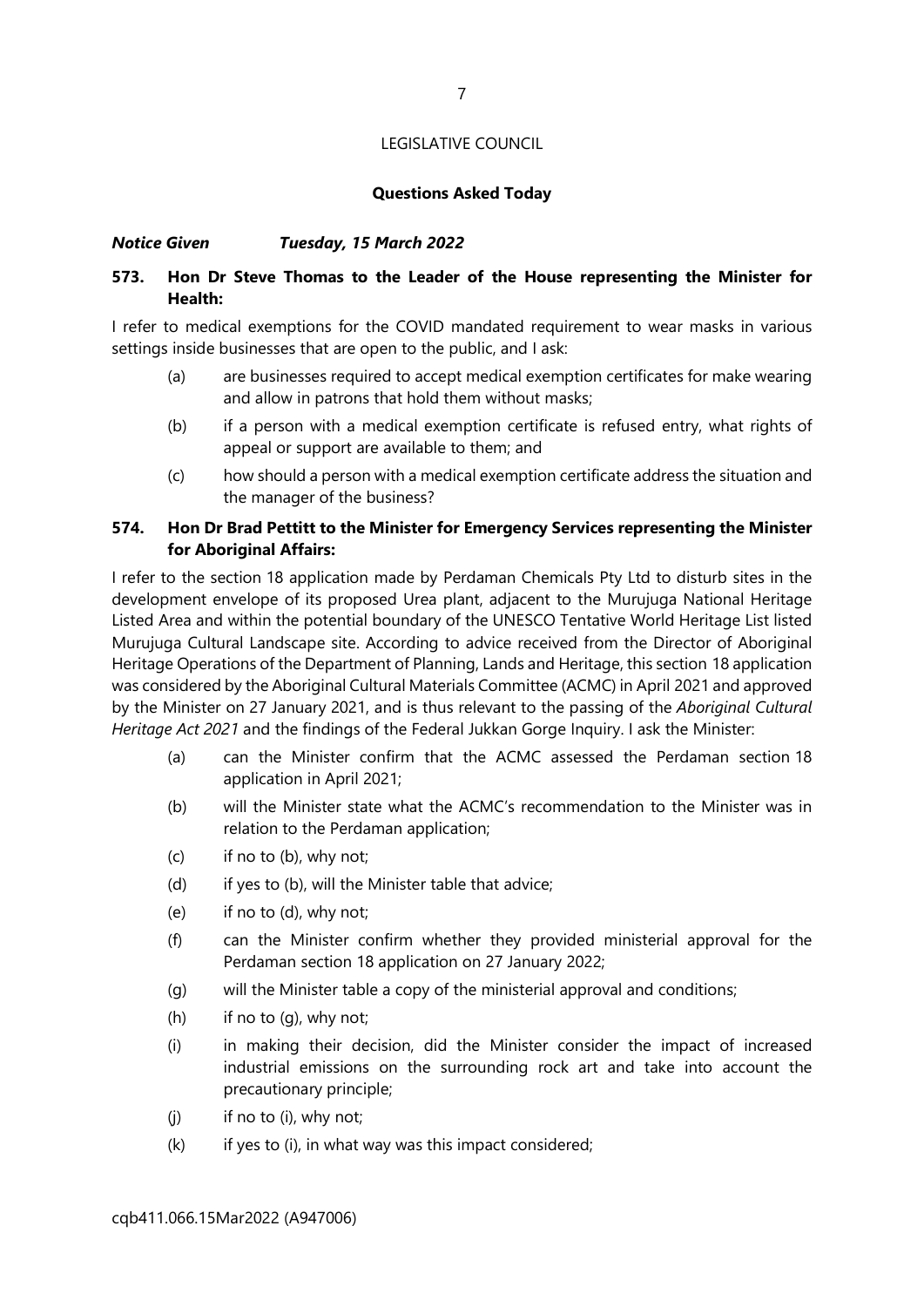#### Questions Asked Today

#### Notice Given Tuesday, 15 March 2022

- (l) is the Minister aware that more than 10 Aboriginal cultural heritage sites including a stone arrangement and petroglyph were identified subsequent to the ACMC decision on April 2021;
- (m) if no to (l), why not;
- (n) if yes to (l), on what date did the Minister become aware of these additional sites which were not identified in the Perdaman section 18 application;
- (o) in arriving at their decision on the Perdaman section 18 application, did the Minister consider any of the additional heritage sites identified after the ACMC considered the original Perdaman section 18 report;
- (p) if the ACMC and the Minister did not consider these additional heritage sites, is the ministerial approval still valid, and, if so, on what basis;
- (q) if no to (p), will the Minister ask the ACMC to review the advice provided further advice to the Minister;
- (r)  $\otimes$  if no to (q), why not;
- (s) is it the case that for section 18 approvals applied for prior to the passage of the Aboriginal Cultural Heritage Act 2021, new information cannot be used to review and set aside section 18 Ministerial consents;
- (t) in the interests of procedural fairness, will the Minister table a copy of the Perdaman section 18 application presented to the ACMC and/or provide a copy to Murujuga Aboriginal knowledge holders who have been publicly expressing concern that the Minister has approved this project in an area of enormous cultural significance to them; and
- (u) if no to (t), why not?

#### 575. Hon Tjorn Sibma to the Minister for Emergency Services representing the Minister for Environment:

I refer to the answer provided by the Minister for Public Sector Management to my parliamentary question 111 of 23 February 2022, and I ask in relation to the Director General of the Department of Water and Environmental Regulation, for a copy of "the clear letter of expectation for performance" from the Minister "outlining key priorities and deliverables" which was sent to the Director General?

#### 576. Hon Tjorn Sibma to the Minister for Emergency Services representing the Minister for Environment:

I refer to the answer provided by the Minister for Public Sector Management to my parliamentary question 111 of 23 February 2022, and I ask in relation to the Director General of the Department of Biodiversity, Conservation and Attractions, for a copy of "the clear letter of expectation for performance" from the Minister "outlining key priorities and deliverables" which was sent to the Director General?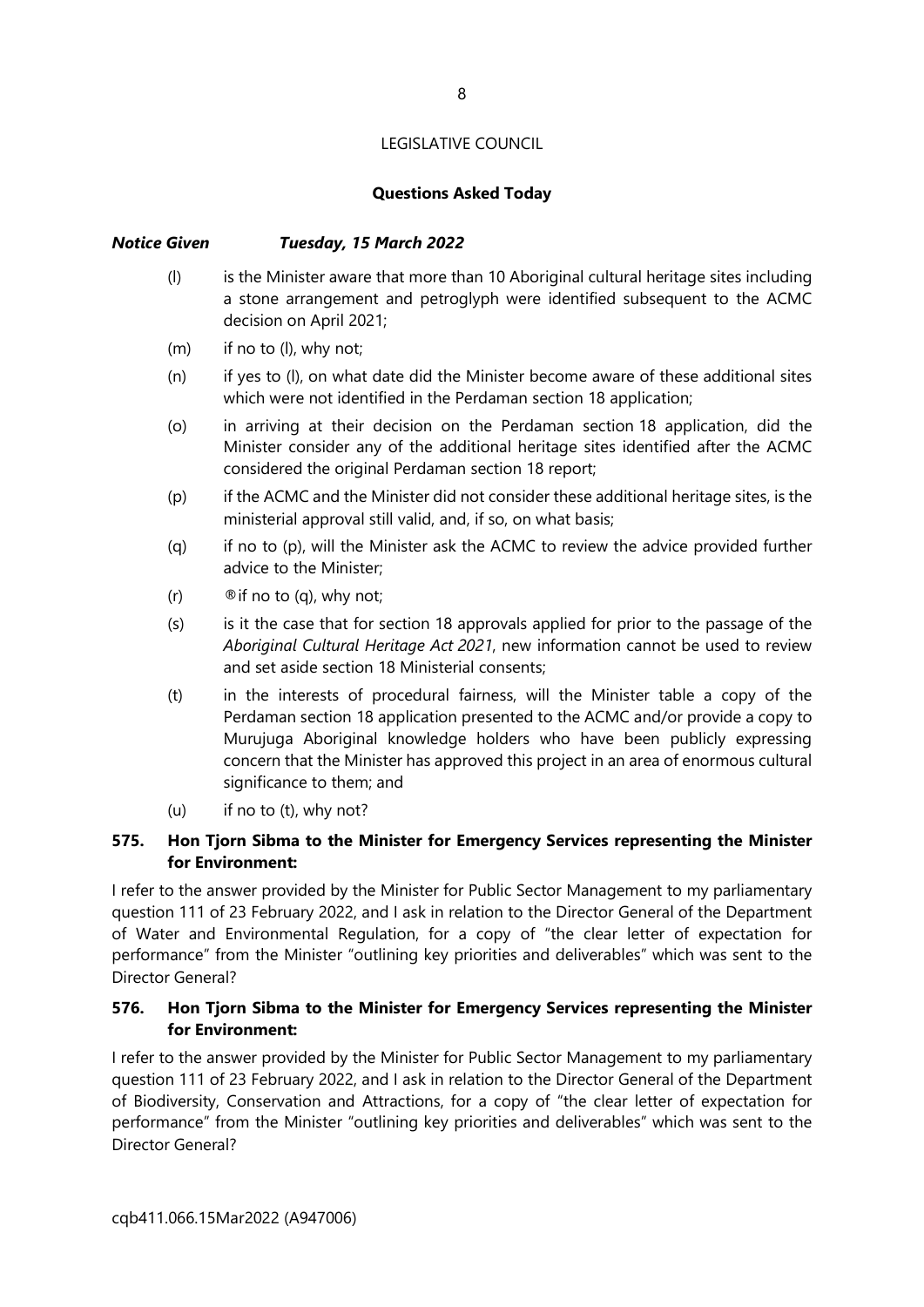#### Questions Asked Today

#### Notice Given Tuesday, 15 March 2022

#### 577. Hon Dr Steve Thomas to the Minister for Agriculture and Food:

I refer to the running of Lake Wells Station north of Laverton and the exploration and mining of potash in the area, and I ask:

- (a) when was Lake Wells Station last inspected by the Pastoral Lands Board;
- (b) what was the result of the inspection;
- (c) will the Minister table a copy of the inspection report;
- (d) if no to (c), why not;
- (e) has the Government valued Lake Wells Station, and if so what was the valuation received; and
- (f) what is the identified carrying capacity of Lake Wells Station?

#### 578. Hon Dr Steve Thomas to the Minister for Regional Development representing the Minister for Mines and Petroleum:

I refer to the running of Lake Wells Station north of Laverton and the exploration and mining of potash in the area, and I ask:

- (a) what mining or exploration approvals have been submitted for the lands covered by Lake Wells Station;
- (b) what mining or exploration has been approved for the lands covered by Lake Wells Station;
- (c) have any camp sites been approved for mining applicants on Lake Wells Station, and, if so, who received the approvals and for what sites;
- (d) are any roads on Lake Wells Station being used by mining companies;
- (e) if yes to (d), which roads are being used, and by what authority or approval has this access been granted;
- (f) has any mining company been granted a water license on Lake Wells Station;
- (g) if yes to (f), what water extraction licenses have been approved;
- (h) do any mining companies have contracts with the owners of Lake Wells Station to enable them to access the station;
- (i) are any access agreements or contracts formalising access required; and
- $(i)$  if no to  $(i)$ , why not?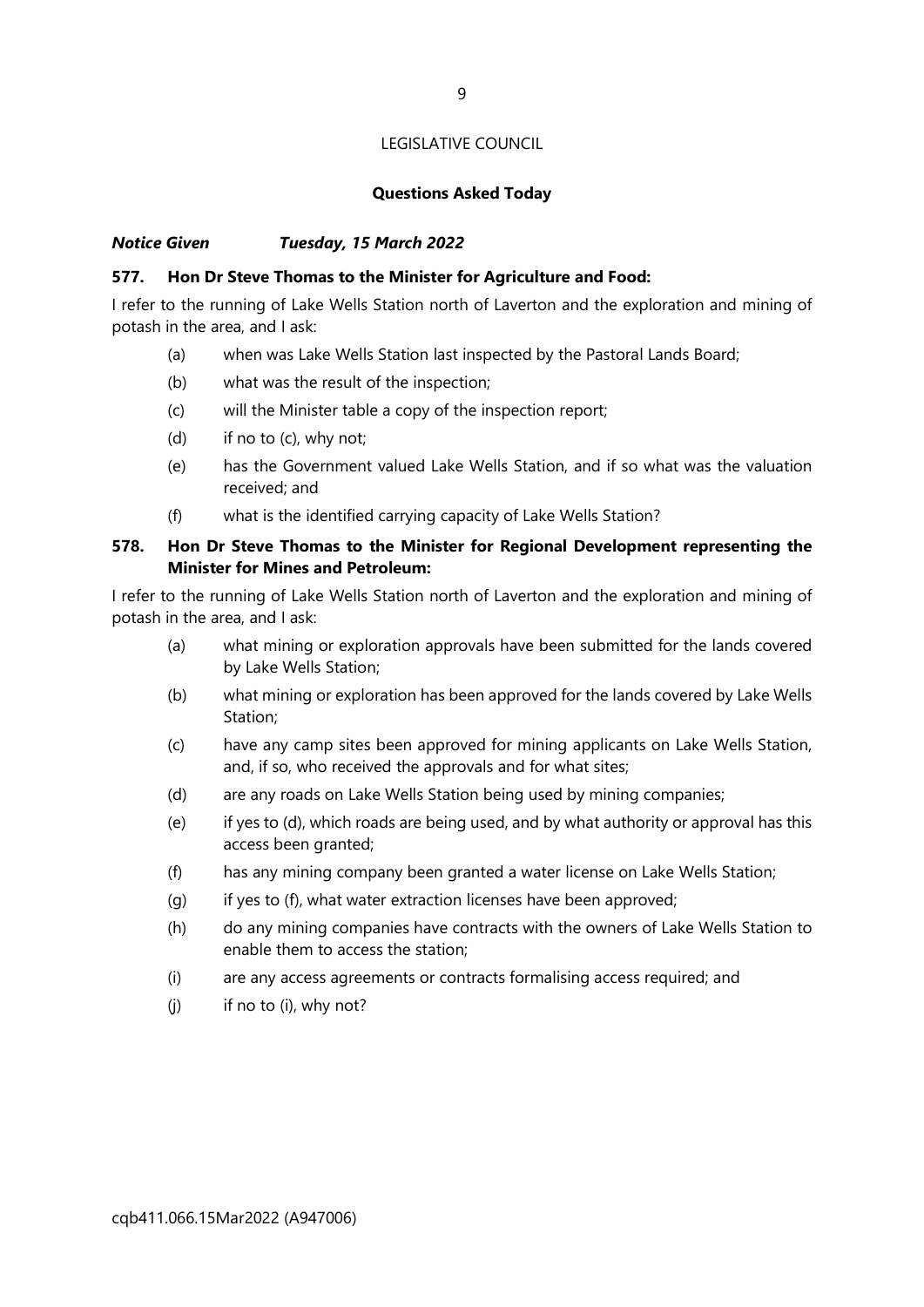#### Questions Asked Today

#### Notice Given Tuesday, 15 March 2022

#### 579. Hon Wilson Tucker to the Minister for Emergency Services representing the Minister for Police; Road Safety; Defence Industry; Veterans Issues:

Will the Minister please identify what works are underway or planned to improve road safety along the Great Eastern Highway, including the:

- (a) repair of surface damage, potholes and shoulder degradation;
- (b) adjustment of speed limits and installation of boom gates for rail level crossings; and
- (c) installation of merging/exiting lanes for intersecting roads?

#### 580. Hon Wilson Tucker to the Leader of the House representing the Minister for Transport; Planning; Ports:

Will the Minister please identify what works are underway or planned to improve road safety along the Great Eastern Highway, including the:

- (a) repair of surface damage, potholes and shoulder degradation;
- (b) adjustment of speed limits and installation of boom gates for rail level crossings; and
- (c) installation of merging/exiting lanes for intersecting roads?

#### 581. Hon Wilson Tucker to the Leader of the House representing the Minister for Health; Mental Health:

- (1) How many FTE nursing staff are employed at each WA Country Health Service facility?
- (2) How many WA Country Health Service facilities have reduced their operating hours in the last six months?
- (3) Do any WA Country Health Service facilities operate Alcohol or Other Drug (AOD) wards?
- (4) Are any AOD wards planned for any WA Country Health Service facilities?

#### 582. Hon Dr Steve Thomas to the Minister for Emergency Services representing the Minister for Environment:

I refer to question without notice 945 asked on 11 November 2021 on litter cleanup on the South Western Highway between Manjimup and Denmark, and I ask:

- (a) who is the private contractor paid by Main Roads WA to clean up litter on this stretch as per your answer to question without notice 945;
- (b) what exactly are the services the contractor is contracted to supply;
- (c) what is the definition of "manage litter and rubbish" as described in your answer;
- (d) how are the efforts of the contractor assessed; and
- (e) what is the value of the contract?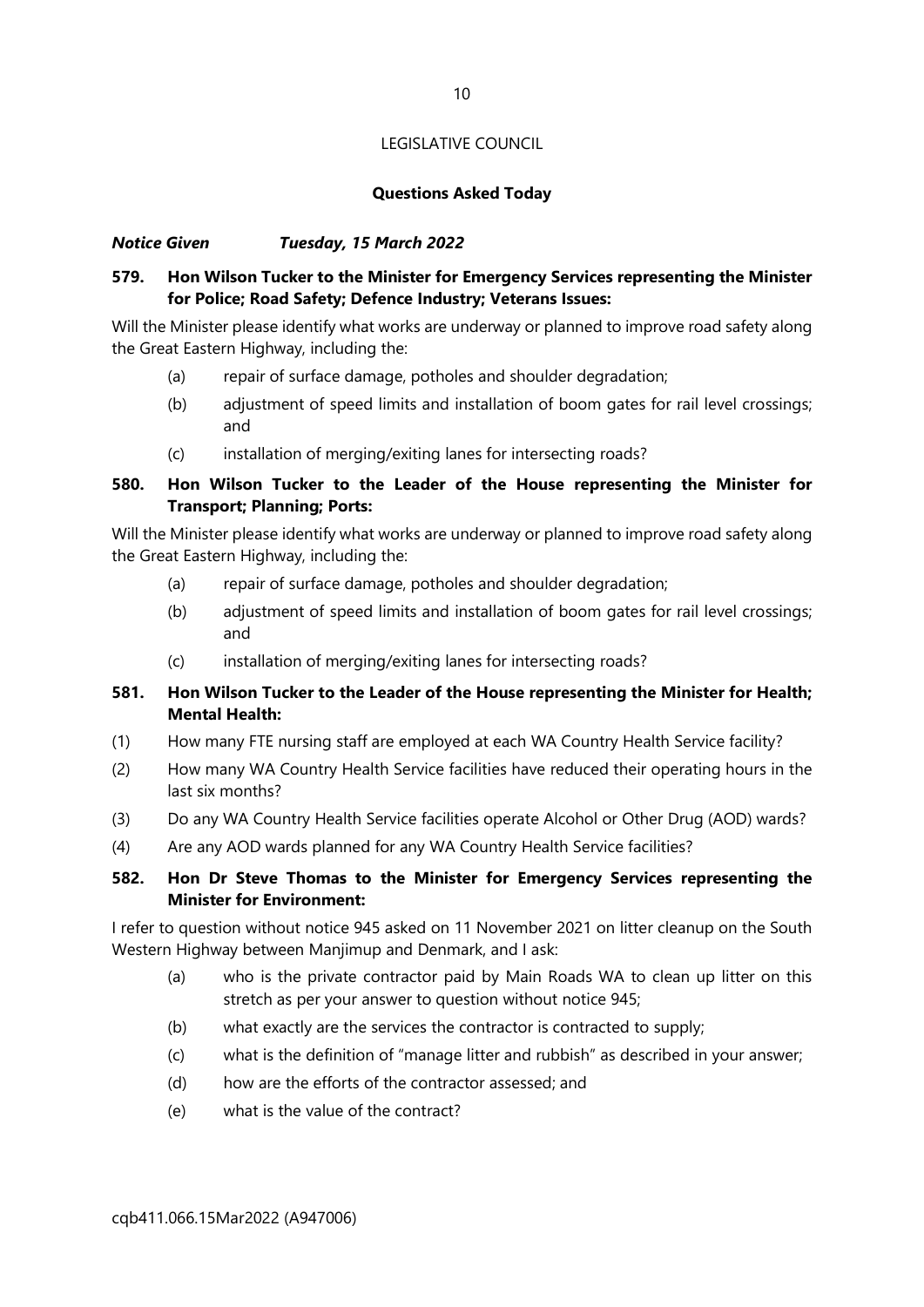#### Questions Asked Today

#### Notice Given Tuesday, 15 March 2022

#### 583. Hon Dr Steve Thomas to the Minister for Education and Training:

I refer to the With Me, With You veterans placement program, and I ask:

- (a) does the Western Australian Government provide training places with government departments under this program;
- (b) if yes to (a), does this include work from home options; and
- (c) is there any government action that precludes private businesses from using this placement program, including in a work from home option?

#### 584. Hon Dr Brian Walker to the Parliamentary Secretary representing the Minister for Electoral Affairs:

- (1) How many local government elections did the Western Australian Electoral Commission (WAEC) conduct in 2021, ordinary local government elections and for which local governments?
- (2) How much income, net and gross, did the WAEC receive from local government 2021 elections and how much from each local government?
- (3) How many complaints against electoral offences were made in relation to the 2021 local government elections conducted by the WAEC?
- (4) How many complaints against electoral offences were prosecuted in relation to the 2021 local government elections conducted by the WAEC?
- (5) How many Local Government Court of Disputed Returns complaints were made against elections conducted by WAEC during the 2021 ordinary election cycle?
- (6) How many Local Government Court of Disputed Returns complaints were finalised by a finding by the Court of Disputed Returns (again, for the 2021 ordinary election cycle)?
- (7) What were the reasons given by complainants for withdrawing their complaints in the Local Government Court of Disputed Returns before there was a decision given by the Court (again, for the 2021 ordinary election cycle)?
- (8) Did the Magistrates Court wrongly list the WAEC as a respondent in Court of Disputed Returns proceedings (in the 2021 ordinary election cycle)?
- (9) What is the nature of parties in Court of Disputed Returns inquiry proceedings (i.e. were they witnesses, respondents, complainants, defendants)?
- (10) Does the Court of Disputed Returns have any specific procedure guidelines for complainants?
- (11) If yes to (10), what are they?
- $(12)$  If no to  $(10)$ , why not?
- (13) Are there any plans to provide a Court of Disputed Returns (CDR) Practice and Procedure Benchbook and/or Guide prior to the next local government ordinary election, to assist magistrates and complainants in understanding CDR proceedings and what is required of complainants, given that many complainants are in-person litigants and, if not, why not?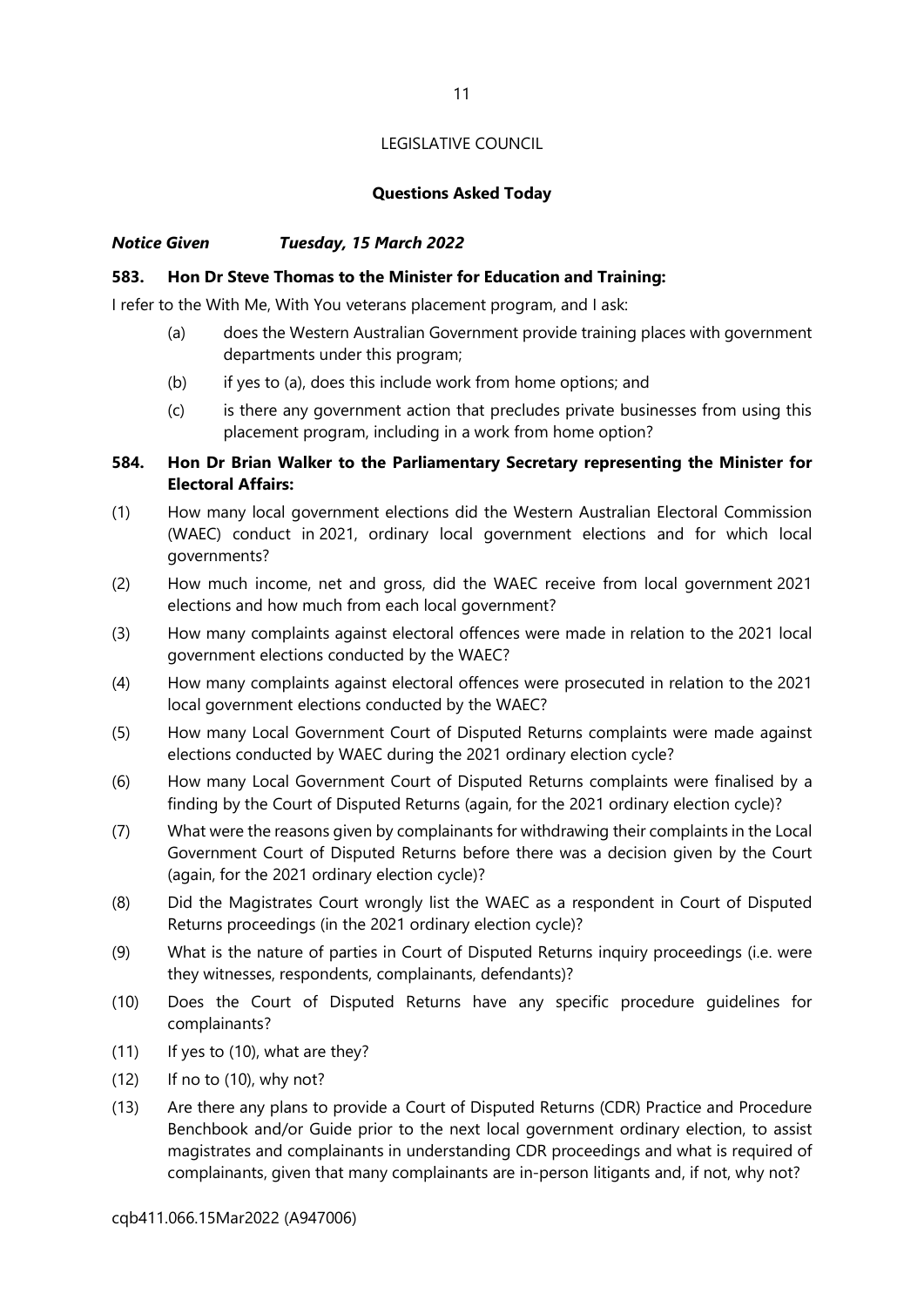#### Questions Asked Today

#### Notice Given Tuesday, 15 March 2022

#### 585. Hon Dr Brad Pettitt to the Leader of the House representing the Minister for Transport; Planning; Ports:

- (1) On 14 December 2021, Minister Saffioti wrote to Mayor Lucas, City of Swan, stating that "whilst the latest cost estimate for the bridge is significantly above budget [\$40 million], the State is committed to ensuring that this long awaited bridge is built as part of the Great Eastern Highway Bypass project and to ensure there is sufficient funding for it." (ref: 72- 36485). In the 22 December 2021 Echo newspaper article, Future of Lloyd Street Bridge in Limbo, Minister Saffioti is quoted: "If the council would like a complete redesign, I would be happy to hand back responsibility for this project to the City of Swan…….[allowing] the City to go back to scratch, secure additional funding and go through the approval process." I ask:
	- (a) can the Minister please explain why there is sufficient State funding to build this bridge, even though it is already over budget, but only if the bridge is built to the current Main Roads concept design;
	- (b) can the Minister please explain why that same additional funding is not available to build an alternative bridge that is supported by the community, and why funding for a bridge could be rescinded because the community want an alternative design; and
	- (c) is the Minister aware this places pressure on the City of Swan to make decisions on the bridge based predominantly on financial constraints?
- (2) In September 2021, Main Roads released a public update that said, "The bridge represents a 'missing link' in the Lloyd Street connection, which has been constructed progressively over the past decade." And "The new bridge will be an important strategic link in the future road network and is expected to take pressure off other existing north-south routes including Roe Highway, Military Road and Bushmead Road." I ask:
	- (a) can the Minister please explain why a north-south, industrial, heavy-traffic freight highway through the town centre of Midland is necessary, when an existing bridge is already in place 900 metres upstream on Roe Highway; and
	- (b) can the Minister please demonstrate what alternative investments that were considered that would reduce congestion and divert cars from town centres?
- (3) In September 2021, Main Roads released a public update that said, "Traffic modelling undertaken in 2013 indicated significant growth in future years." At the City of Swan Agenda Forum Meeting on 23 February 2022, the City confirmed it had asked the State for a traffic modelling report produced by Jacobs engineers twice since September 2021 but it still had not been provided to them. I ask:
	- (a) is the Jacobs traffic modelling report available:
		- $(i)$  if yes to  $(3)(a)$ , could the Minister please table the report; and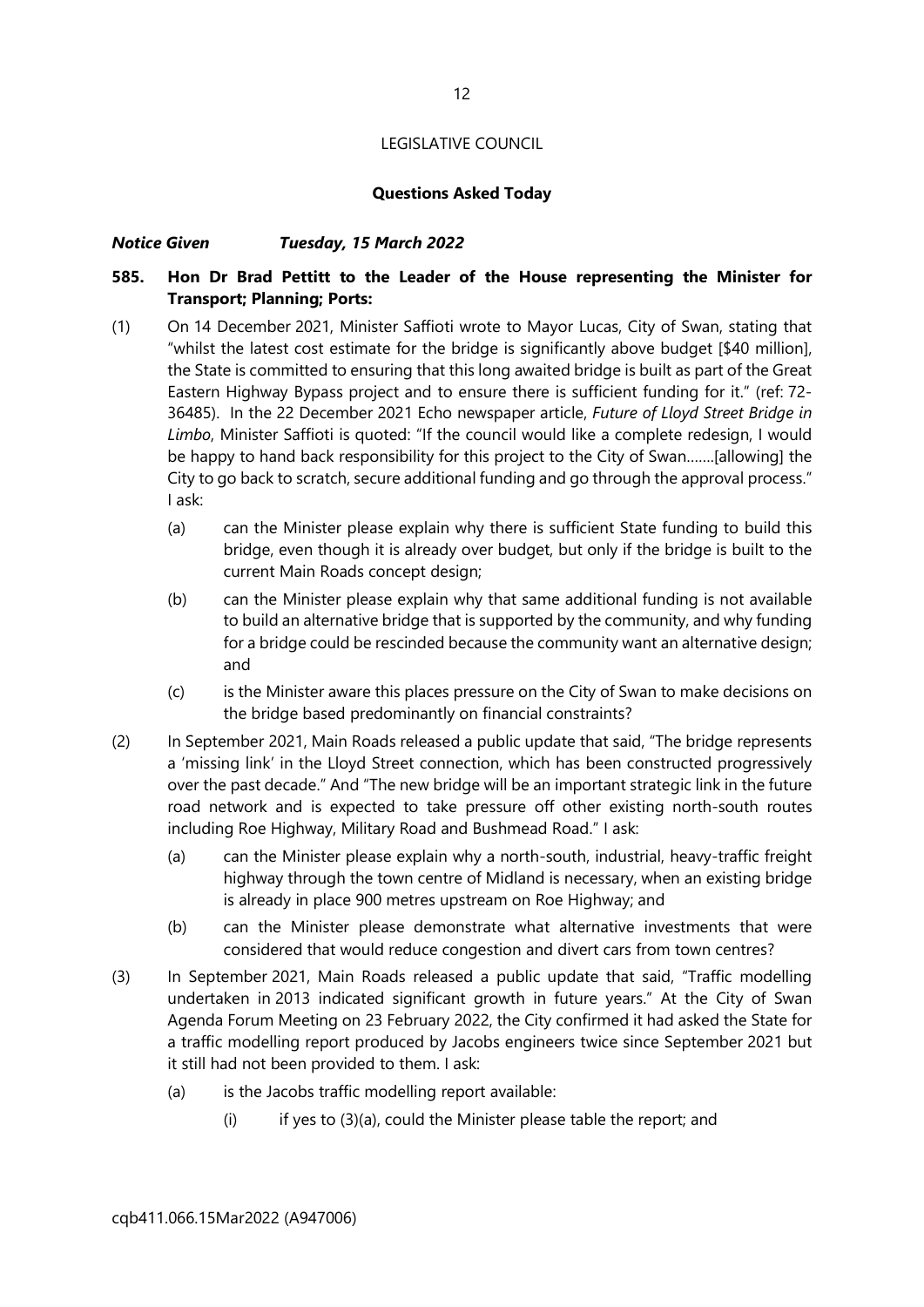#### Questions Asked Today

#### Notice Given Tuesday, 15 March 2022

- (ii) if no to (3)(a), could the Minister please explain why the Jacobs traffic modelling report is not available and confirm when it will be made available; and
- (b) can the Minister please confirm if the Jacobs traffic report is the same as the 2013 modelling referenced by Main Roads, and if so, why it is sufficient to rely on traffic modelling that is almost 10 years out of date to justify building this bridge?
- (4) In September 2021, Main Roads released a public update that said, "Economic analysis indicated that the bridge over the Helena River is the best option to provide this additional north-south route." Can the Minister please table the economic analysis referred to by Main Roads for review?
- (5) I refer to the proposed Lloyd Street Bridge and I ask, can the Minister please explain why it is necessary to infill one of the last freshwater wetlands in the Perth metro area, and a registered Aboriginal heritage site, to build this specific bridge design at a time when Western Australia is facing a drying climate, reduced rainfall, reduced soil moisture and increasing freshwater pressures?
- 586. Hon Wilson Tucker to the Minister for Regional Development representing the Minister for Mines and Petroleum; Energy; Corrective Services; Industrial Relations:
- (1) How is the Government addressing the mental health impact of FIFO on workers and their families?
- (2) How is the Government ensuring that local host communities are not negatively impacted by FIFO work arrangements?

#### 587. Hon Dr Brad Pettitt to the Minister for Regional Development representing the Minister for Forestry:

I refer to the development of the Forest Management Plan 2024-2033, and I ask the Minister:

- (a) who are the members of the Native Forestry Transition Group (NFTG) representing:
	- (i) Forest Industries Federation WA;
	- (ii) Regional Chambers of Commerce WA, as represented by Manjimup Chamber of Commerce and Industry;
	- (iii) Shire of Bridgetown Greenbushes;
	- (iv) Shire of Manjimup;
	- (v) Shire of Nannup;
	- (vi) Australian Workers Union;
	- (vii) Chamber of Minerals and Energy of Western Australia;
	- (viii) WA Local Government Association;
	- (ix) South West Aboriginal Land and Sea Council;
	- (x) Department of Jobs, Tourism, Science and Innovation;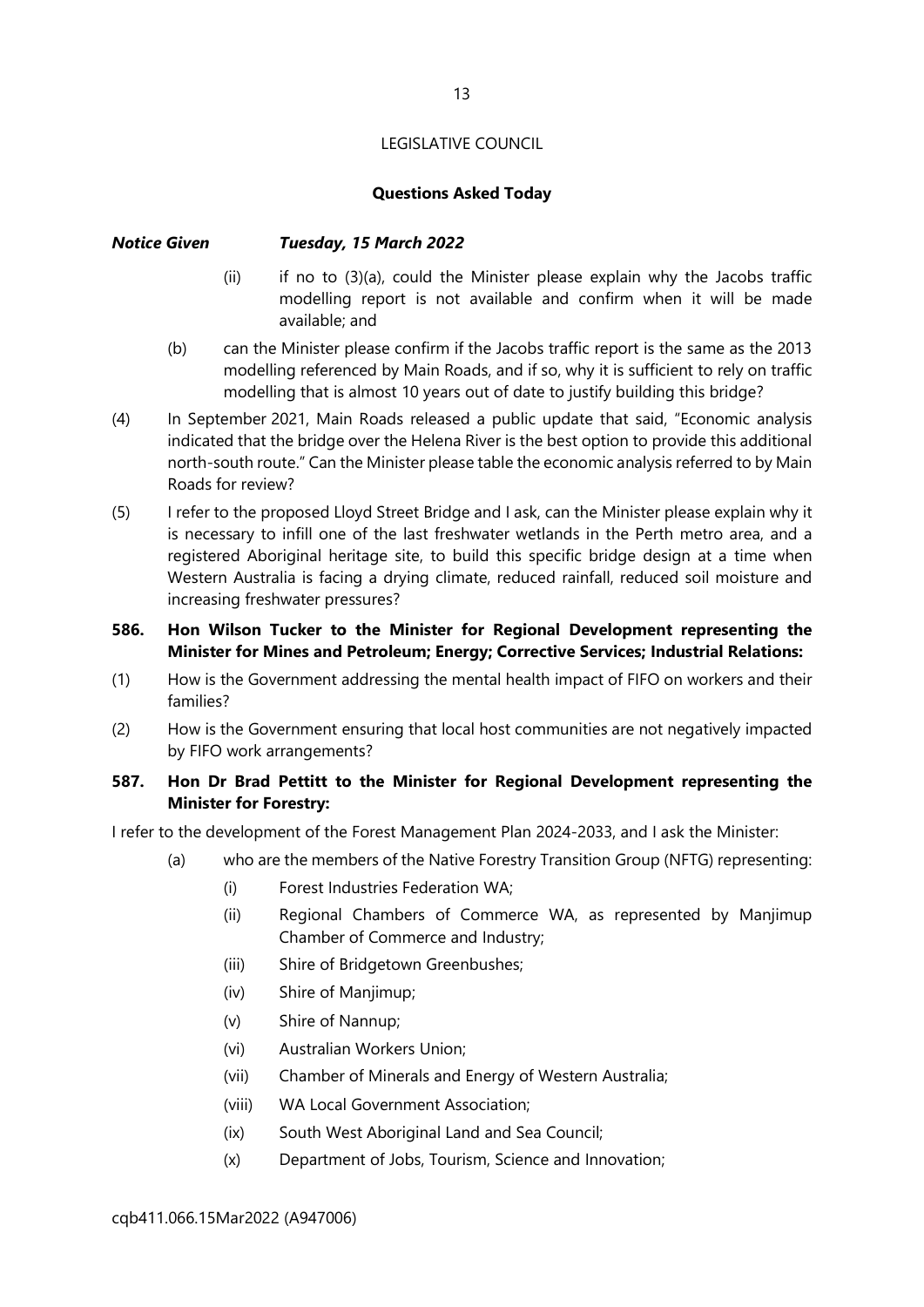#### Questions Asked Today

#### Notice Given Tuesday, 15 March 2022

- (xi) Department of Training and Workforce Development;
- (xii) Forest Products Commission;
- (xiii) South Regional TAFE; and
- (xiv) South West Development Commission;
- (b) who are the stakeholders that will be consulted with;
- (c) who decided on the stakeholders to be consulted with; and
- (d) what stakeholders are currently being or will be consulted with and are not employed by any members of the NFTG or the Department of Biodiversity, Conservation and Attractions, broken down by the following:
	- (i) non-government organisations;
	- (ii) community members; and
	- (iii) scientists?

#### 588. Hon Martin Aldridge to the Leader of the House representing the Minister for Health:

- (1) I refer to power outages impacting regional hospital services and I ask, for the period of 1 December 2021 to 1 March 2022 please identify any dates where:
	- (a) the Kalgoorlie Hospital was without power;
	- (b) back-up generators were utilised at the Kalgoorlie Hospital;
	- (c) the Dongara Public Hospital was without power; and
	- (d) back-up generators were utilised at the Dongara Public Hospital?
- (2) Did the Kalgoorlie Hospital lose power for any period on Sunday, 4 February 2022?
- (3) If yes to (2), which areas or hospital systems were without power, and for how long?
- (4) If yes to (2), why was the backup generator not utilised?
- (5) Will the Minister please detail any other power outages impacting WA Country Health Service operated hospitals from 1 December 2021 to 1 March 2022 including:
	- (a) the location of the hospital;
	- (b) the duration of the power outage; and
	- (c) whether backup generators were utilised?
- (6) Will the Minister please identify any WACHS operated hospitals which do not have access to backup generators?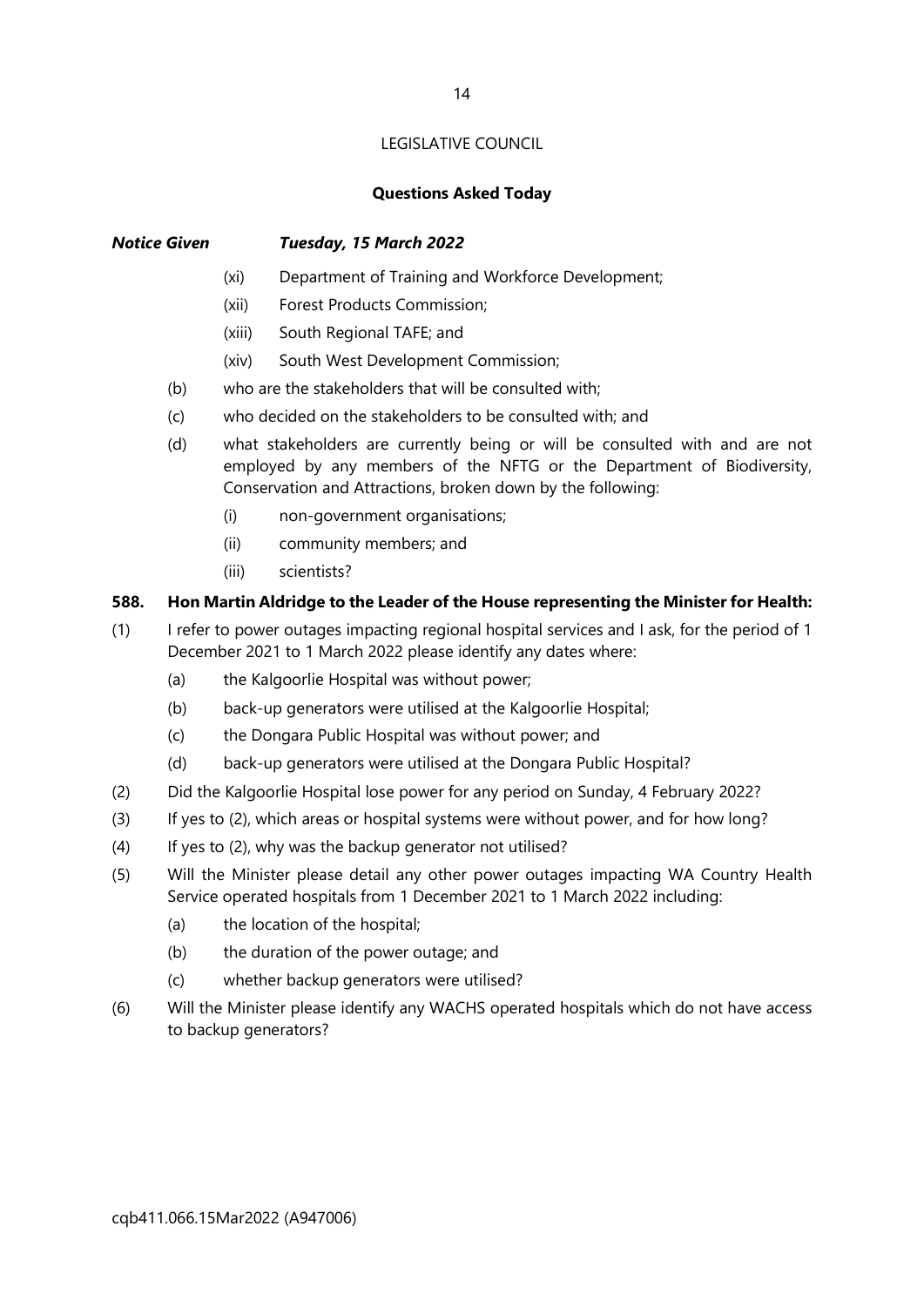#### Questions Asked Today

#### Notice Given Tuesday, 15 March 2022

#### 589. Hon Dr Steve Thomas to the Leader of the House representing the Minister for Local Government:

I refer to the Government's City of Perth enquiry which commenced in 2018, and the final report of which was tabled in Parliament in August 2020, and I ask:

- (a) have all actions and activities of the enquiry itself now been finalised;
- (b) if no to (a), what actions or activities are still ongoing;
- (c) what was the final cost of the enquiry;
- (d) have all of the 135 matters referred by the enquiry to 17 different Commonwealth, State and other authorities, as cited in the final report, been investigated by those authorities;
- (e) for how many of of those 135 matters referenced in part (d) have those authorities finalised their investigations;
- (f) for how many of of those 135 matters referenced in part (d) have charges been laid or remedial or further actions been taken;
- (g) for how many of of those 135 matters referenced in part (d) has the Government received a report from the Commonwealth, State and other Authority; and
- (h) what has the Government done with any reports identified in part (g), and how many of those reports have been made public?

#### 590. Hon Dr Steve Thomas to the Leader of the House representing the Minister for Local Government:

I refer to the Government's City of Perth enquiry which commenced in 2018, and the final report of which was tabled in Parliament in August 2020, and I ask:

- (a) what charges have been laid or actions have been taken against the 23 persons referenced in the final report as being referred to Commonwealth, State or other authorities;
- (b) for how many of those 23 persons are the referred investigations complete;
- (c) for how many of those persons are the referred investigations ongoing;
- (d) what is the cost of the investigations into those 23 persons from the tabling of the enquiry in August 2020 to date, and are those costs included in the \$7.8 million cost of the enquiry;
- (e) what reports has the Government received from authorities to which the referrals of the 23 persons were made; and
- (f) what has the Government done with any reports referenced in part (e) and what actions have been taken as a result?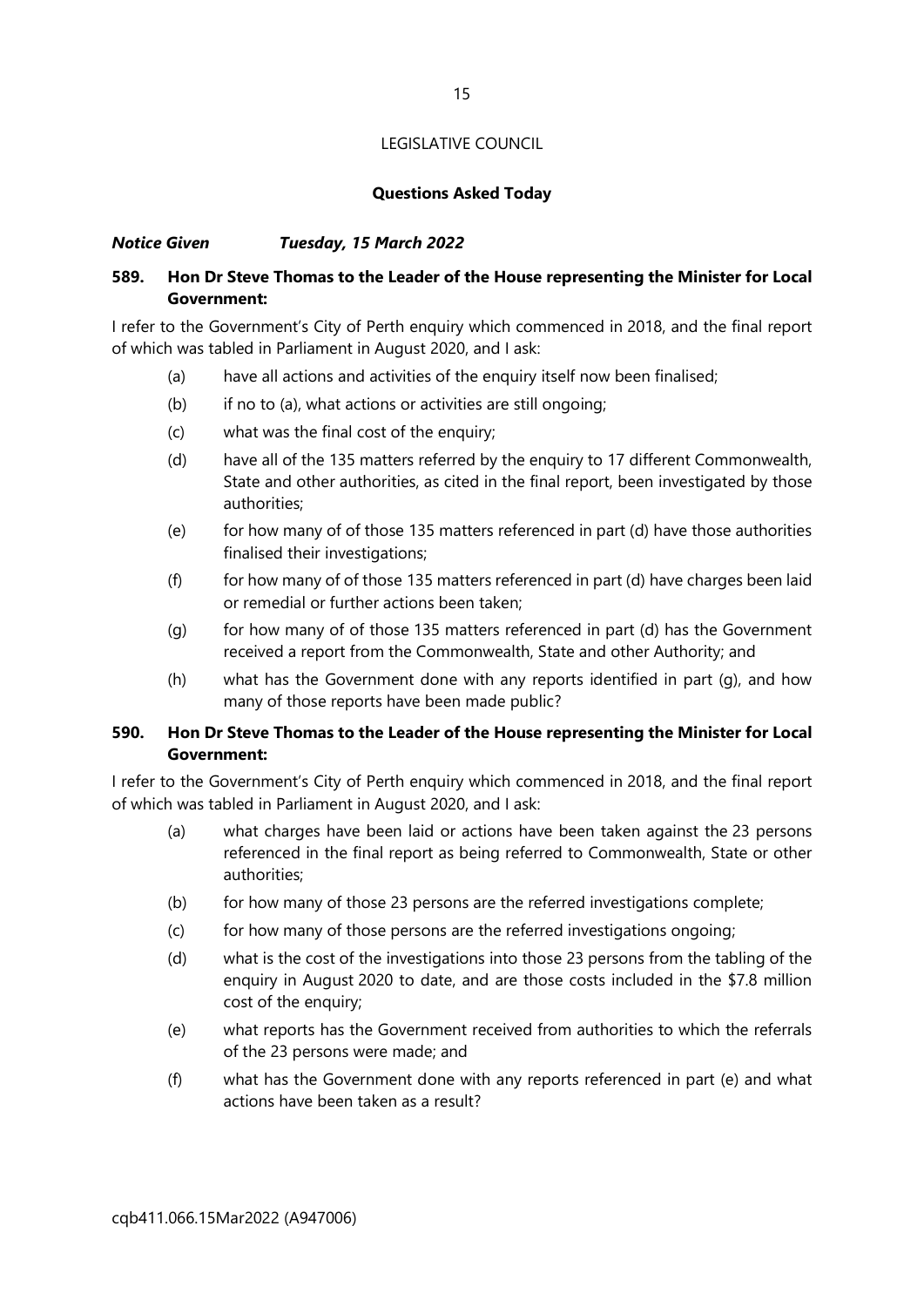#### Questions Asked Today

#### Notice Given Tuesday, 15 March 2022

#### 591. Hon Dr Steve Thomas to the Minister for Agriculture and Food:

I refer to the importation of exotic bird species into Western Australia from interstate and overseas, and I ask:

- (a) how many applications has the Department of Primary Industries and Regional Development (DPIRD) received to import exotic bird species currently prohibited in Western Australia in 2018, 2019, 2020, and 2021;
- (b) what is the current average length of time taken for processing such applications;
- (c) how many of the applications referenced in part (a) were successful and for what species;
- (d) how many of the applications are ongoing or outstanding, and in each case what period of time has elapsed since the application was received;
- (e) how many of the applications referenced in part (a) were unsuccessful and for what species; and
- (f) what reasons were given for the failure of applications identified in part (e)?

#### 592. Hon Tjorn Sibma to the Minister for Emergency Services representing the Treasurer:

For each of the departments, agencies, and government trading enterprises within the Minister's portfolios, please provide:

- (a) a list of the relevant government boards and committees as defined by the Premier's Circular 2021/18;
- (b) the current membership of each board and committee;
- (c) the annual remuneration of each board/committee member; and
- (d) the length of membership of each board/committee member?

#### 593. Hon Tjorn Sibma to the Minister for Regional Development representing the Minister for State Development, Jobs and Trade:

- (a) A list of the relevant Government boards and committees as defined by the Premier's Circular 2021/18;
- (b) The current membership of each board and committee;
- (c) The annual remuneration of each board/committee member; and
- (d) The length of membership of each board/committee member?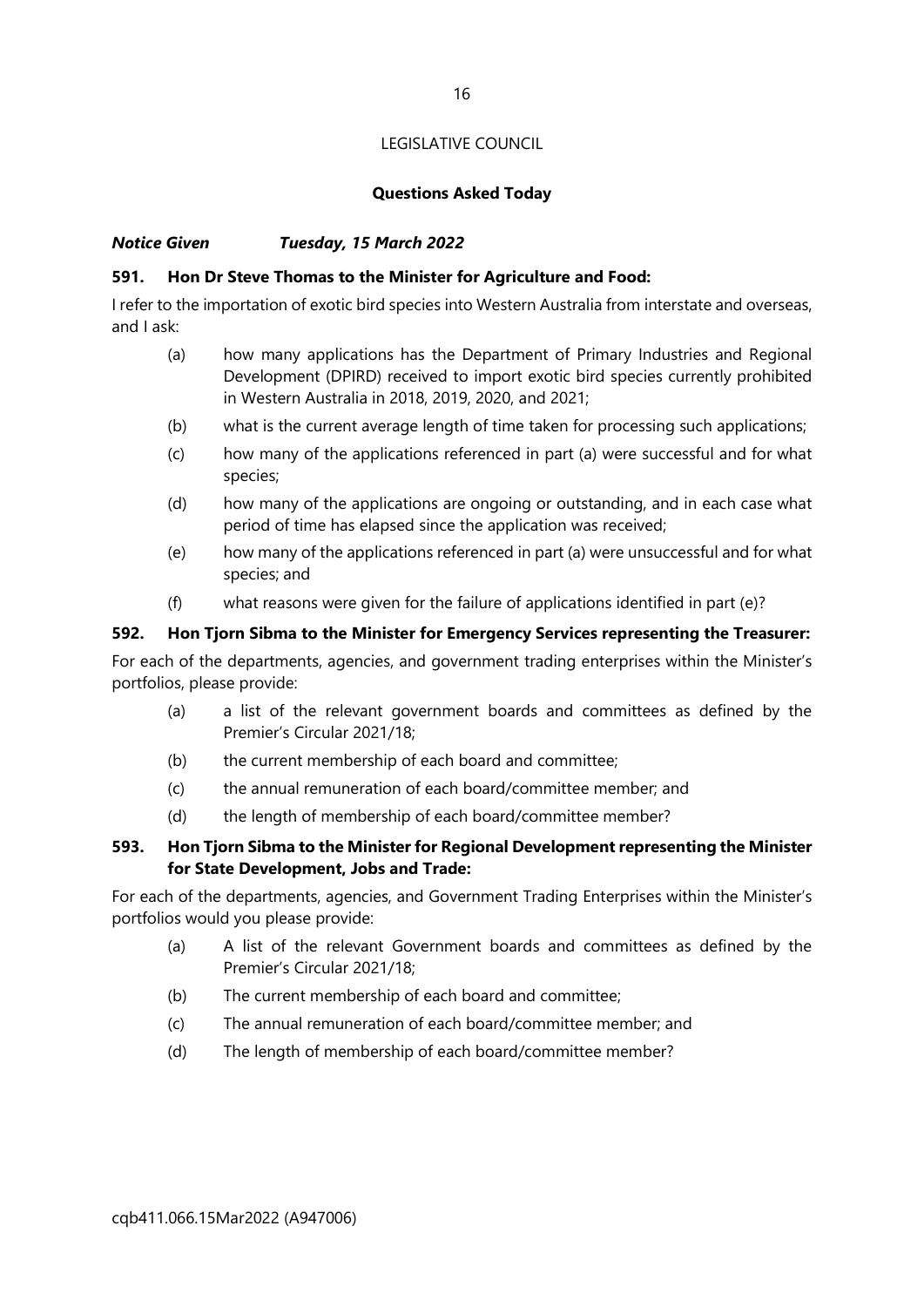#### Questions Asked Today

#### Notice Given Tuesday, 15 March 2022

#### 594. Hon Tjorn Sibma to the Minister for Education and Training:

For each of the departments, agencies, and Government Trading Enterprises within the Minister's portfolios would you please provide:

- (a) A list of the relevant Government boards and committees as defined by the Premier's Circular 2021/18;
- (b) The current membership of each board and committee;
- (c) The annual remuneration of each board/committee member; and
- (d) The length of membership of each board/committee member?

#### 595. Hon Tjorn Sibma to the Leader of the House representing the Premier; Minister for Public Sector Management; Federal-State Relations:

For each of the departments, agencies, and Government Trading Enterprises within the Minister's portfolios would you please provide:

- (a) A list of the relevant Government boards and committees as defined by the Premier's Circular 2021/18;
- (b) The current membership of each board and committee;
- (c) The annual remuneration of each board/committee member; and
- (d) The length of membership of each board/committee member?

#### 596. Hon Tjorn Sibma to the Minister for Emergency Services representing the Deputy Premier; Minister for Tourism; Commerce; Science:

For each of the departments, agencies, and Government Trading Enterprises within the Minister's portfolios would you please provide:

- (a) A list of the relevant Government boards and committees as defined by the Premier's Circular 2021/18;
- (b) The current membership of each board and committee;
- (c) The annual remuneration of each board/committee member; and
- (d) The length of membership of each board/committee member?

#### 597. Hon Tjorn Sibma to the Minister for Emergency Services; Innovation and ICT; Medical Research; Volunteering:

- (a) A list of the relevant Government boards and committees as defined by the Premier's Circular 2021/18;
- (b) The current membership of each board and committee;
- (c) The annual remuneration of each board/committee member; and
- (d) The length of membership of each board/committee member?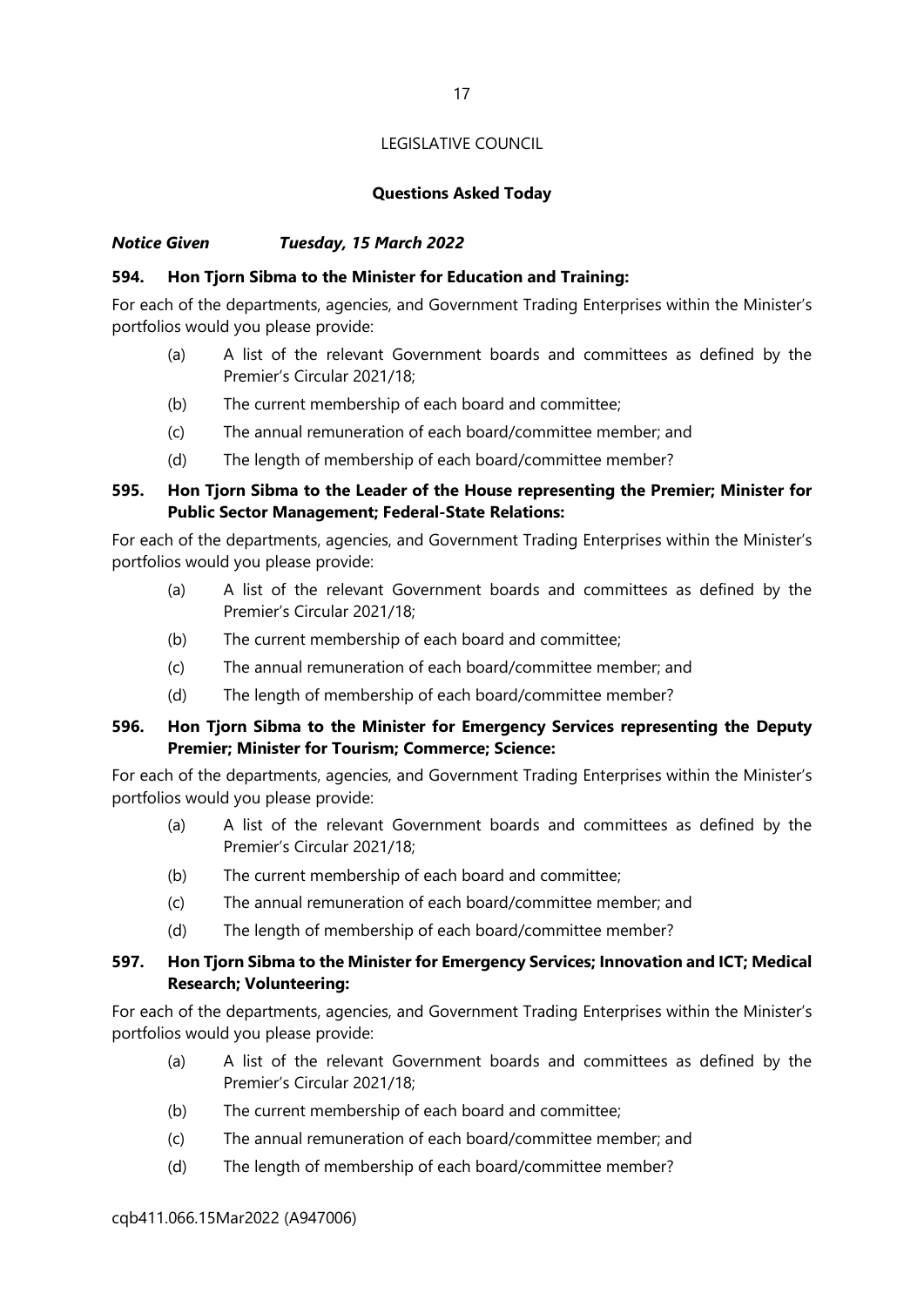#### Questions Asked Today

#### Notice Given Tuesday, 15 March 2022

#### 598. Hon Tjorn Sibma to the Minister for Regional Development; Agriculture and Food; Hydrogen Industry:

For each of the departments, agencies, and Government Trading Enterprises within the Minister's portfolios would you please provide:

- (a) A list of the relevant Government boards and committees as defined by the Premier's Circular 2021/18;
- (b) The current membership of each board and committee;
- (c) The annual remuneration of each board/committee member; and
- (d) The length of membership of each board/committee member?

#### 599. Hon Tjorn Sibma to the Parliamentary Secretary representing the Minister for Culture and the Arts; Sport and Recreation; International Education; Heritage:

For each of the departments, agencies, and Government Trading Enterprises within the Minister's portfolios would you please provide:

- (a) A list of the relevant Government boards and committees as defined by the Premier's Circular 2021/18;
- (b) The current membership of each board and committee;
- (c) The annual remuneration of each board/committee member; and
- (d) The length of membership of each board/committee member?

#### 600. Hon Tjorn Sibma to the Parliamentary Secretary representing the Attorney General; Minister for Electoral Affairs:

- (a) A list of the relevant Government boards and committees as defined by the Premier's Circular 2021/18;
- (b) The current membership of each board and committee;
- (c) The annual remuneration of each board/committee member; and
- (d) The length of membership of each board/committee member?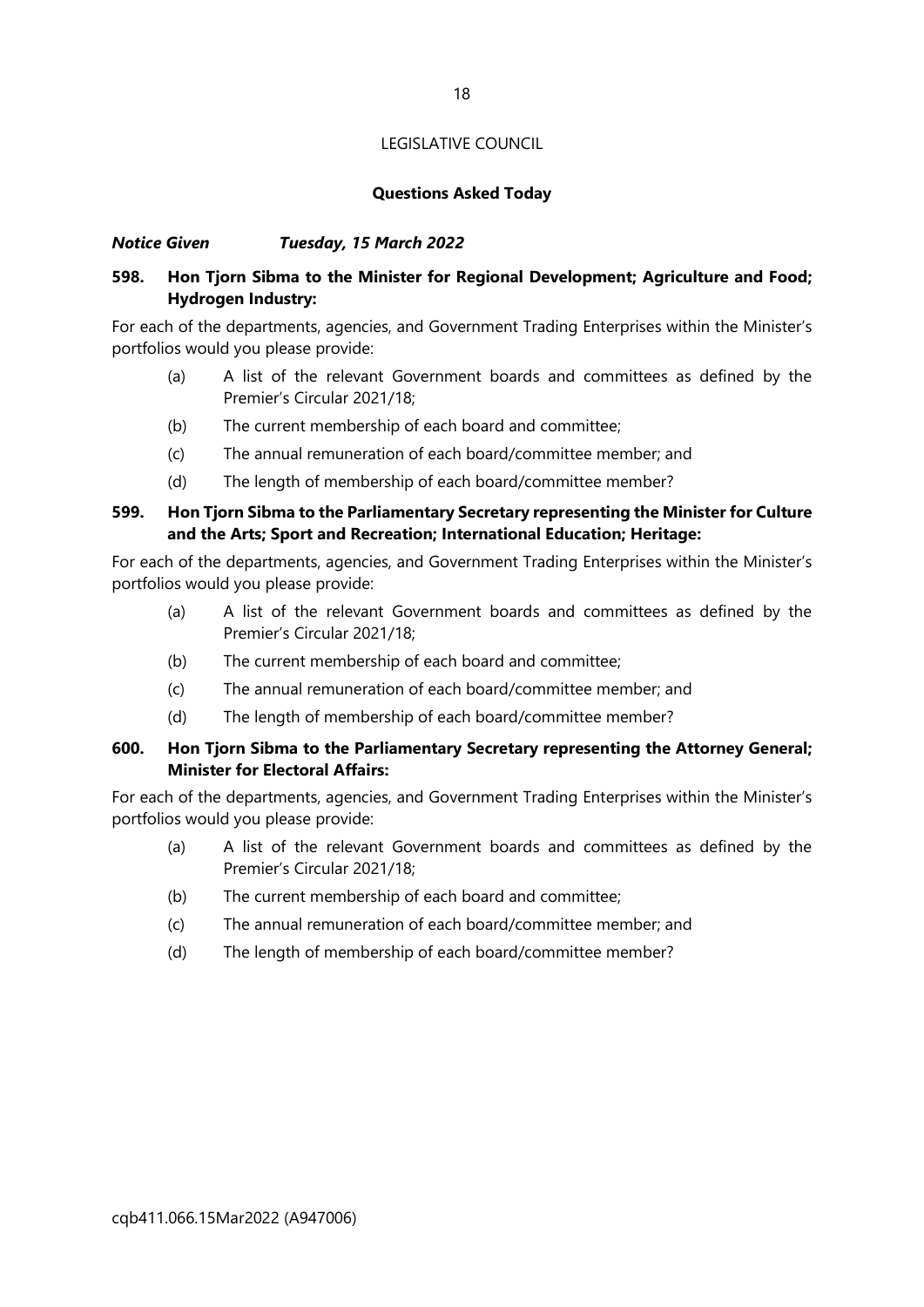#### Questions Asked Today

#### Notice Given Tuesday, 15 March 2022

#### 601. Hon Tjorn Sibma to the Minister for Emergency Services representing the Minister for Police; Road Safety; Defence Industry; Veterans Issues:

For each of the departments, agencies, and Government Trading Enterprises within the Minister's portfolios would you please provide:

- (a) A list of the relevant Government boards and committees as defined by the Premier's Circular 2021/18;
- (b) The current membership of each board and committee;
- (c) The annual remuneration of each board/committee member; and
- (d) The length of membership of each board/committee member?

#### 602. Hon Tjorn Sibma to the Minister for Regional Development representing the Minister for Mines and Petroleum; Energy; Corrective Services; Industrial Relations:

For each of the departments, agencies, and Government Trading Enterprises within the Minister's portfolios would you please provide:

- (a) A list of the relevant Government boards and committees as defined by the Premier's Circular 2021/18;
- (b) The current membership of each board and committee;
- (c) The annual remuneration of each board/committee member; and
- (d) The length of membership of each board/committee member?

#### 603. Hon Tjorn Sibma to the Leader of the House representing the Minister for Transport; Planning; Ports:

- (a) A list of the relevant Government boards and committees as defined by the Premier's Circular 2021/18;
- (b) The current membership of each board and committee;
- (c) The annual remuneration of each board/committee member; and
- (d) The length of membership of each board/committee member?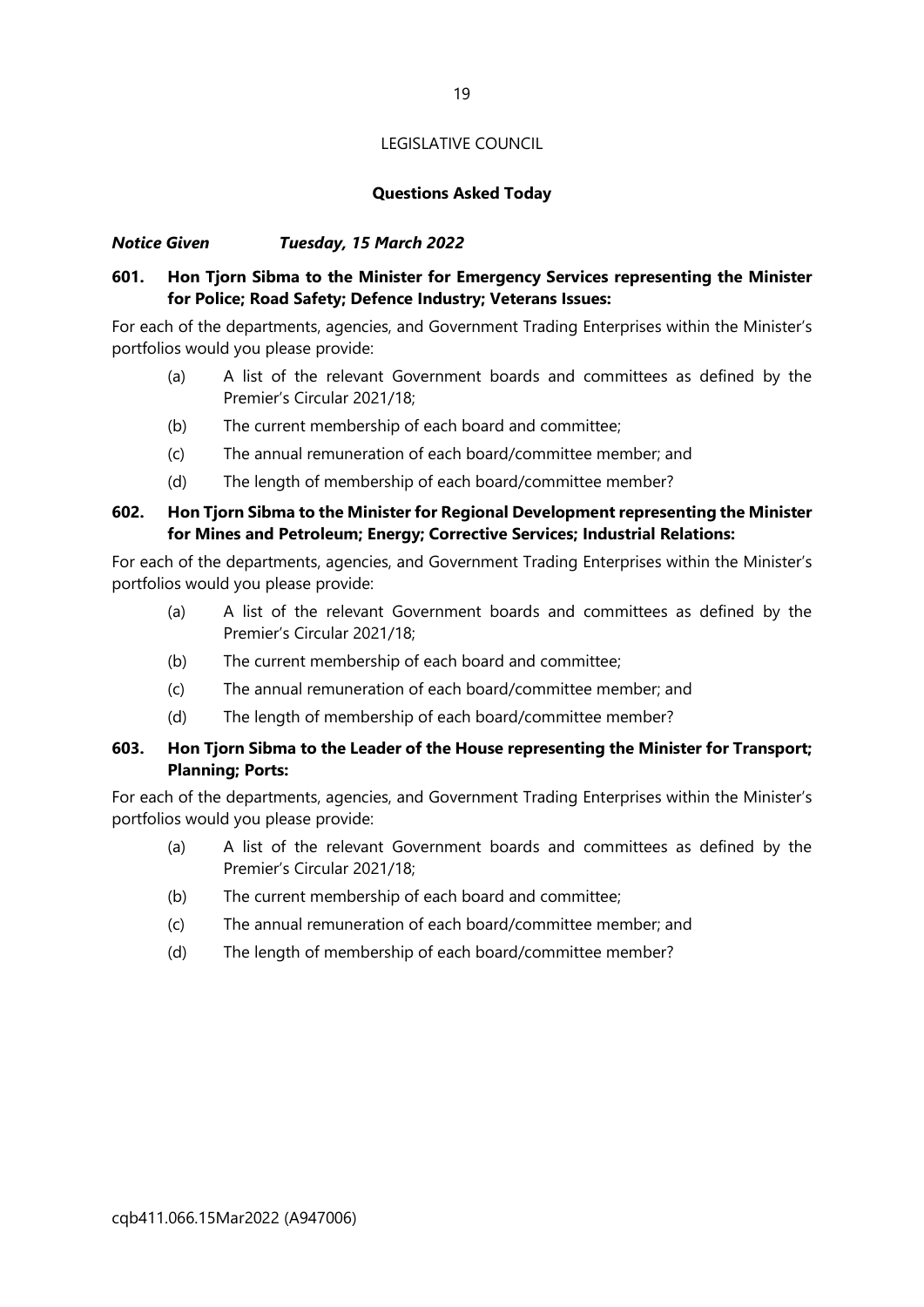#### Questions Asked Today

#### Notice Given Tuesday, 15 March 2022

#### 604. Hon Tjorn Sibma to the Minister for Emergency Services representing the Minister for Finance; Aboriginal Affairs; Racing and Gaming; Citizenship and Multicultural Interests<sup>.</sup>

For each of the departments, agencies, and Government Trading Enterprises within the Minister's portfolios would you please provide:

- (a) A list of the relevant Government boards and committees as defined by the Premier's Circular 2021/18;
- (b) The current membership of each board and committee;
- (c) The annual remuneration of each board/committee member; and
- (d) The length of membership of each board/committee member?

#### 605. Hon Tjorn Sibma to the Leader of the House representing the Minister for Child Protection; Women's Interests; Prevention of Family and Domestic Violence; Community Services:

For each of the departments, agencies, and Government Trading Enterprises within the Minister's portfolios would you please provide:

- (a) A list of the relevant Government boards and committees as defined by the Premier's Circular 2021/18;
- (b) The current membership of each board and committee;
- (c) The annual remuneration of each board/committee member; and
- (d) The length of membership of each board/committee member?

#### 606. Hon Tjorn Sibma to the Minister for Regional Development representing the Minister for Water; Forestry; Youth:

For each of the departments, agencies, and Government Trading Enterprises within the Minister's portfolios would you please provide:

- (a) A list of the relevant Government boards and committees as defined by the Premier's Circular 2021/18;
- (b) The current membership of each board and committee;
- (c) The annual remuneration of each board/committee member; and
- (d) The length of membership of each board/committee member?

#### 607. Hon Tjorn Sibma to the Leader of the House representing the Minister for Health; Mental Health:

- (a) A list of the relevant Government boards and committees as defined by the Premier's Circular 2021/18;
- (b) The current membership of each board and committee;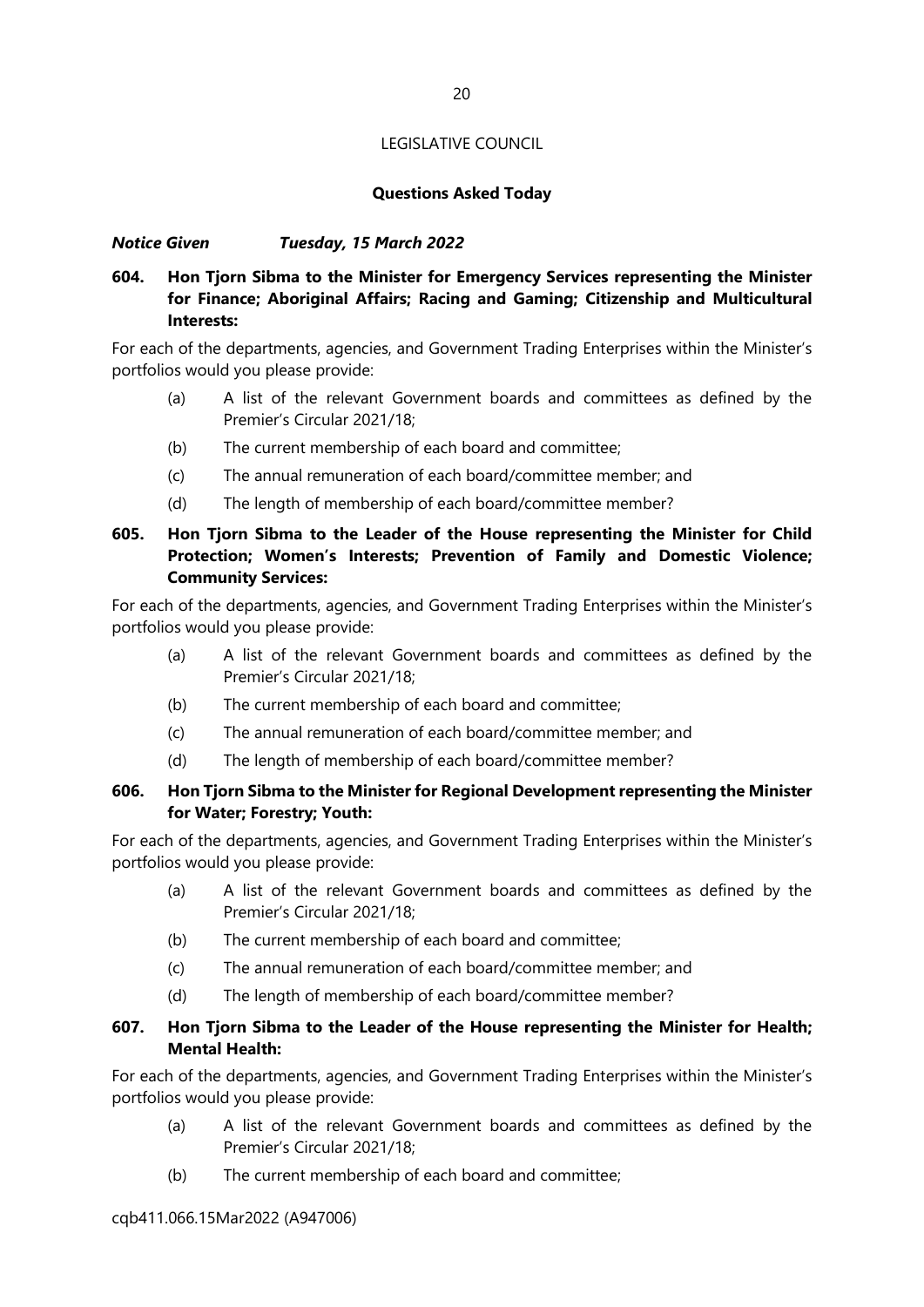#### Questions Asked Today

#### Notice Given Tuesday, 15 March 2022

- (c) The annual remuneration of each board/committee member; and
- (d) The length of membership of each board/committee member?

#### 608. Hon Tjorn Sibma to the Leader of the House representing the Minister for Housing; Lands; Homelessness; Local Government:

For each of the departments, agencies, and Government Trading Enterprises within the Minister's portfolios would you please provide:

- (a) A list of the relevant Government boards and committees as defined by the Premier's Circular 2021/18;
- (b) The current membership of each board and committee;
- (c) The annual remuneration of each board/committee member; and
- (d) The length of membership of each board/committee member?

#### 609. Hon Tjorn Sibma to the Parliamentary Secretary representing the Minister for Disability Services; Small Business; Fisheries; Seniors and Ageing:

For each of the departments, agencies, and Government Trading Enterprises within the Minister's portfolios would you please provide:

- (a) A list of the relevant Government boards and committees as defined by the Premier's Circular 2021/18;
- (b) The current membership of each board and committee;
- (c) The annual remuneration of each board/committee member; and
- (d) The length of membership of each board/committee member?

#### 610. Hon Tjorn Sibma to the Minister for Emergency Services representing the Minister for Environment; Climate Action:

For each of the departments, agencies, and Government Trading Enterprises within the Minister's portfolios would you please provide:

- (a) A list of the relevant Government boards and committees as defined by the Premier's Circular 2021/18;
- (b) The current membership of each board and committee;
- (c) The annual remuneration of each board/committee member; and
- (d) The length of membership of each board/committee member?

#### 611. Hon Nick Goiran to the Leader of the House representing the Minister for Child Protection:

- (1) How many children are currently in, out of home care?
- (2) How many sibling groups are in, out of home care?
- (3) How many individual children from (2) are in a placement that does not include all of their siblings who are also in, out of home care?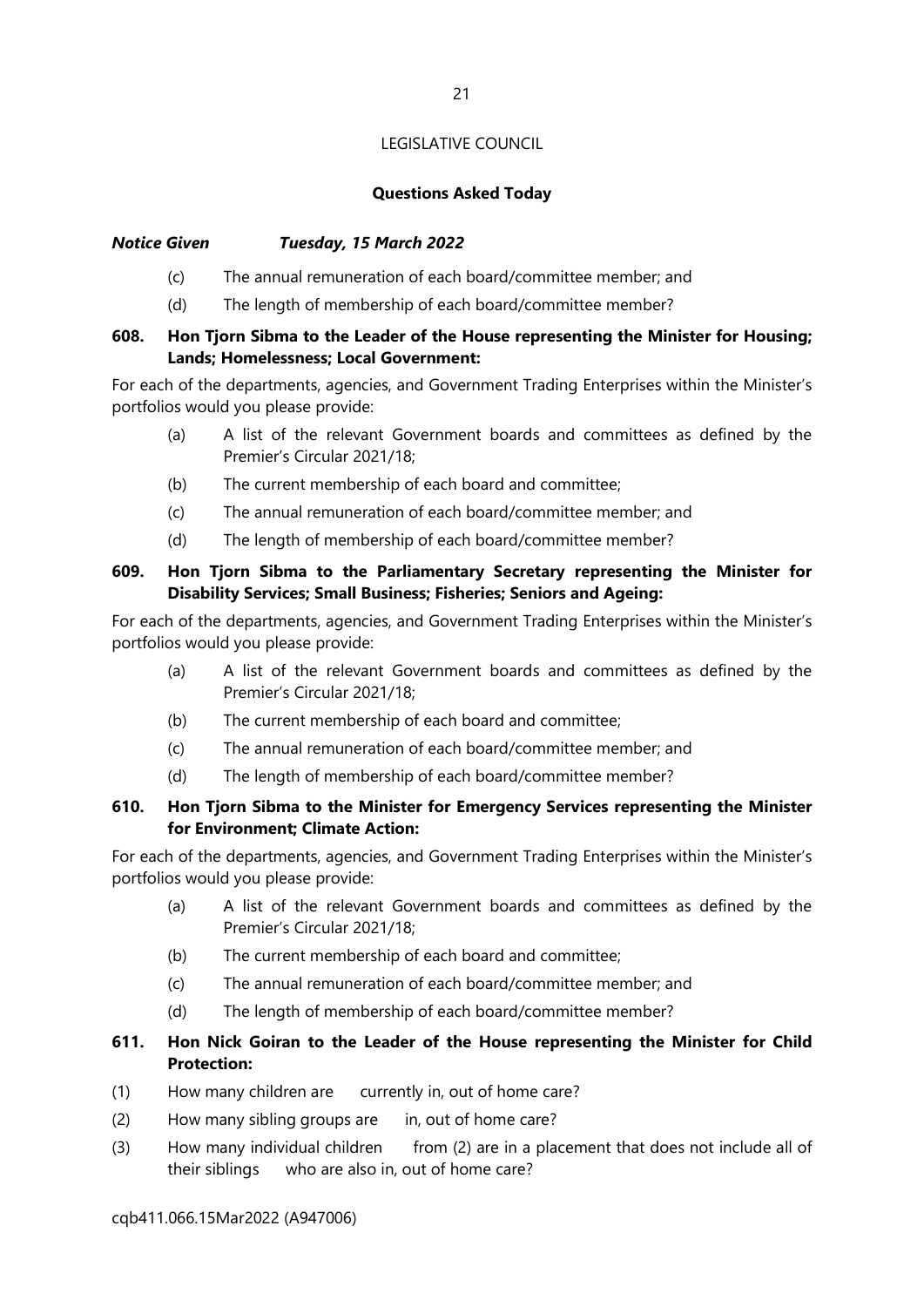#### Questions Asked Today

#### Notice Given Tuesday, 15 March 2022

- (4) How many children from (3) are Aboriginal?
- (5) How many children from (1) have been assessed at each Needs Assessment Tool (NAT) level?
- (6) How many children from (4) have been assessed at each NAT level?
- 612. Hon Nick Goiran to the Leader of the House representing the Minister for Child Protection:
- (1) How many child protection workers, by FTE, are currently employed by the Department?
- (2) How many departmental workers currently have caseloads over the recommended limit of 15 for any day?
- (3) How many caseworkers currently have caseloads over the exceptional maximum limit of 18?
- (4) How many of those departmental workers have ceased working for the Department since the introduction of the vaccination mandates?
- (5) How many of the caseworkers who had caseloads above 15 have lodged a worker's compensation claim since 30 June 2021?

#### 613. Hon Nick Goiran to the Leader of the House representing the Minister for Child Protection:

I refer to media reports on foster carers being bullied, and I ask how many complaints from foster carer's did the Department receive in:

- (a) 2018;
- (b) 2019;
- (c) 2020; and
- (d) 2021?

#### 614. Hon Nick Goiran to the Minister for Regional Development representing the Minister for Industrial Relations:

I refer to the unfair dismissal case brought by a former electorate officer of the member for Kwinana in Public Service Appeal Board matter 31/2020, and I ask:

- (a) on what dates has the Minister discussed the case with the Member for Kwinana;
- (b) On what dates has the Minister been briefed about this case by:
	- (i) a member of his staff;
	- (ii) a person from the Department; and
	- (iii) a person from the Commission or Board;
- (c) has the Minister ever received advice or a briefing or similar regarding the Board's reasons for decision delivered on 20 December 2021 dismissing the interlocutory application;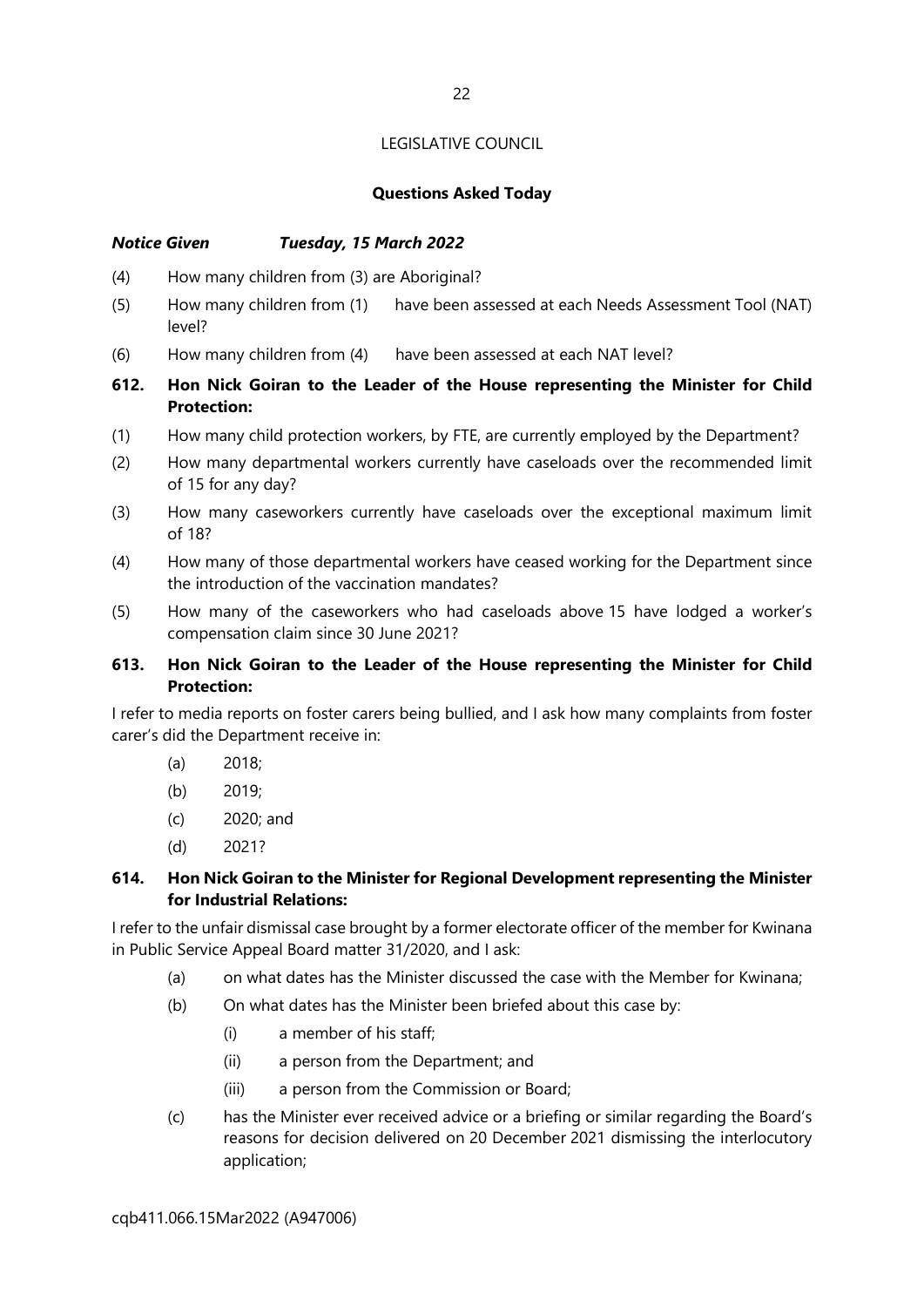#### Questions Asked Today

#### Notice Given Tuesday, 15 March 2022

- (d) will the Minister table all documents and communications he has given or received about this case; and
- (e) if no to (d), will the Minister undertake to give a notice to the Auditor General in accordance with section 82 of the Financial Management Act 2006?

#### 615. Hon Nick Goiran to the Leader of the House representing the Minister for Child Protection:

I refer to the article in The West Australian on 9 February 2022 entitled "DCP crisis: Leaked emails show homeless pregnant woman was living in property being visited by sex predator", which details a case in late 2021 of a child protection worker contacting an Aboriginal advocacy group for help with finding housing for a heavily pregnant Aboriginal woman who was in overcrowded housing with exposure to her sex abuse perpetrator, and I ask:

- (a) how many newborns were taken into care in 2021; and
- (b) how many of those newborns were taken into care with housing being a contributing factor?

#### 616. Hon Dr Brad Pettitt to the Minister for Emergency Services representing the Minister for Environment:

I refer to the little penguin population of Penguin Island, which has dwindled by over 80 percent in 15 years to comprise of fewer than 300 little penguins, and the proposed \$3 million Penguin Island discovery centre announced by the Minister in February 2022. The impacts of tourism are a key factor in the decline in little penguin numbers on Penguin Island, with approximately 80 percent of the population exposed to tourism visits for at least seven hours a day. I ask the Minister:

- (a) what impact is the proposed discovery centre expected to have on Penguin Island tourist visit numbers;
- (b) if the new discovery centre is expected to result in increased tourist visits:
	- (i) has the Department of Biodiversity, Conservation and Attractions (DBCA) modelled the impacts of increased tourism on the little penguin population;
	- (ii) if yes to (i), will the Minister table this modelling;
	- (iii) if no to (i), why not;
	- (iv) has the DBCA consulted with local penguin scientists as to how to best mitigate the impacts of increased tourist visits; and
	- (v) if no to (iv), why not;
- (c) has the DBCA modelled the impacts the construction of the proposed discovery centre will have on the little penguin population;
- (d) if yes to (c), will the Minister table that modelling;
- (e) have the experiences of little penguin nesting areas in other jurisdictions been used to inform this proposal;
- (f) if yes to (e):